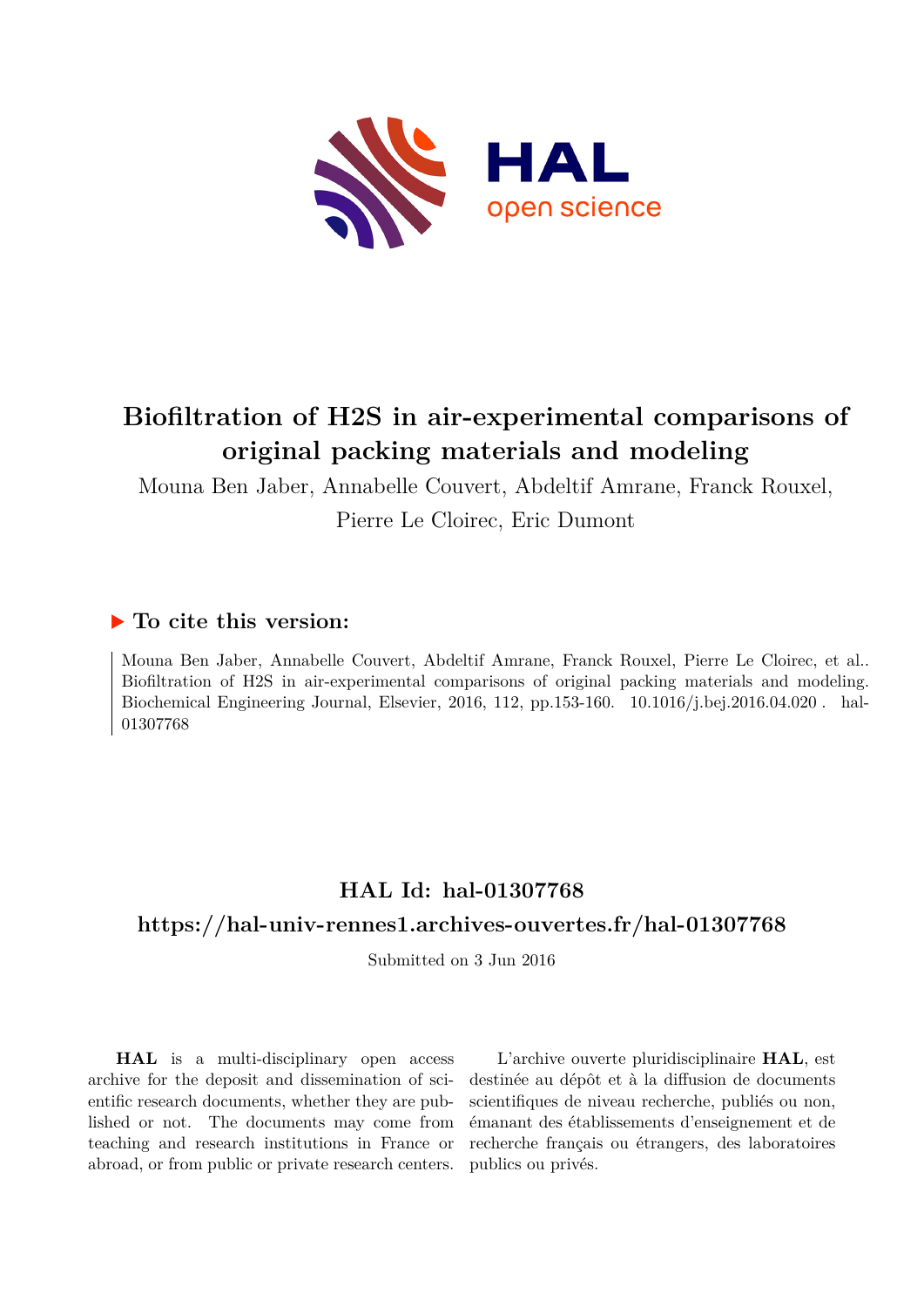# **Biofiltration of H2S in air - experimental comparisons of original packing materials and modeling**

Mouna BEN JABER,<sup>a,b</sup> Annabelle COUVERT,<sup>a,b</sup> Abdeltif AMRANE,<sup>a,b</sup> Franck ROUXEL,<sup>c</sup> Pierre LE CLOIREC,<sup>a,b</sup> Eric DUMONT,<sup>d\*</sup>

*a) Ecole Nationale Supérieure de Chimie de Rennes, CNRS, UMR 6226, 11 Allée de Beaulieu, CS 50837, 35708 Rennes Cedex 7, France.*

*b) Université Européenne de Bretagne, 5 Boulevard Laënnec, 35000 Rennes, France.*

*c) TC Plastic, Rue Benjamin Franklin, 44160 Pont-Château, France.*

*d) L'UNAM Université, École des Mines de Nantes, CNRS, GEPEA, UMR 6144, La Chantrerie, 4 rue Alfred Kastler, B.P. 20722, 44307 Nantes Cedex 3, France.*

> \* Corresponding author: eric.dumont@mines-nantes.fr Tel: +33 (0)2 51 85 82 66; fax: +33 (0)2 51 85 82 99

#### **Abstract**

The treatment of hydrogen sulfide using a biofilter packed with expanded schist and topped with a layer of a synthetic nutritional material (UP20) was examined at a constant  $H_2S$ concentration (100 ppmv). The impact of the empty bed residence time (EBRT) on process performances was clearly underlined by varying the polluted air flow from 4 to 20  $m^3$  h<sup>-1</sup> corresponding to a variation in the EBRT from 63 to 13 s. Complete  $H_2S$  degradation was observed when the EBRT was higher than 51 s. Experimental data collected at various EBRTs (13 – 63 s) were fitted using the Ottengraf model equations. The  $\alpha_{\text{lump}}$  parameter value was found to be 26.4  $g^{1/2}$  m<sup>-3/2</sup> h<sup>-1</sup>. This single parameter, which enables the performance of the biofilter as a whole to be characterized whatever its composition (mixture or layers of different packing materials) and whatever the EBRT, is a powerful tool to compare packing materials and to design such bioreactors. The  $\alpha_{\text{lump}}$  value characterizing the performances of expanded schist coupled with a thin layer of UP20 was higher than the  $\alpha_{\text{lump}}$  values obtained for other packing materials (natural or synthetic) reported in previous studies.

**Key words:** Biofilters; Modeling; Diffusion-Reaction; Waste Treatment; Hydrogen sulfide; Odors.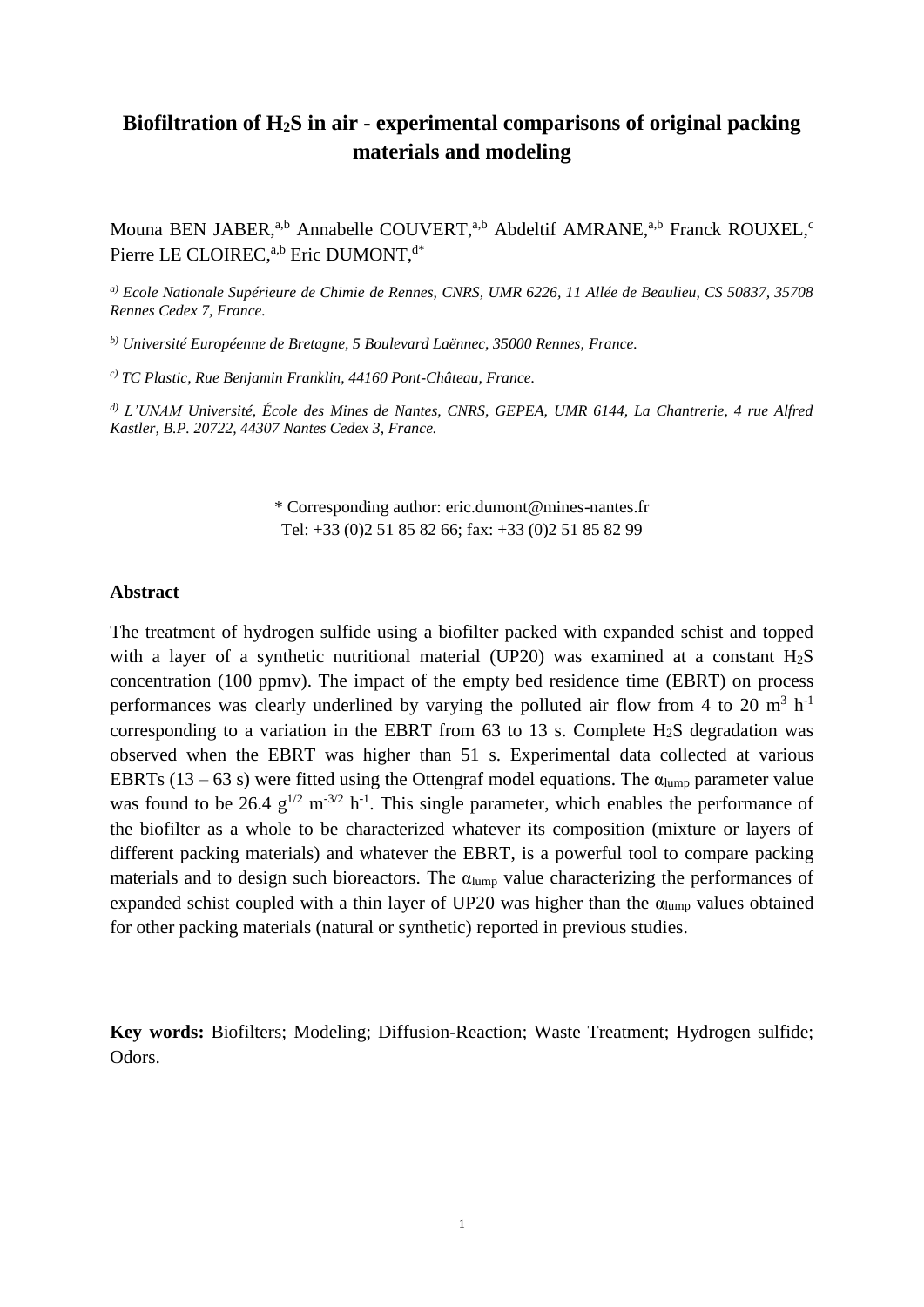# **Nomenclature**

A: Specific area  $(m^2_{\text{biofilm}} m^3_{\text{packing material}})$ C: Gas concentration (g m<sup>-3</sup> gas)  $C_{L}$ : Pollutant concentration in the biofilm (g m<sup>-3</sup>biofilm) d: Diameter (m) D: Diffusion coefficient  $(m<sup>2</sup>biofilm s<sup>-1</sup>)$ EBRT: Empty Bed Residence Time (s); EBRT =  $V / Q_v$ EC: Elimination Capacity ( $g_{H_2S}$  m<sup>-3</sup> packing material s<sup>-1</sup>); EC = (Q<sub>v</sub> / V) (C<sub>in</sub> – C<sub>out</sub>) H: Height (m) k: Zero order reaction rate constant (g m<sup>-3</sup>biofilm s<sup>-1</sup>) LR: Loading Rate ( $g_{H_2S}$  m<sup>-3</sup> packing material  $s^{-1}$ ); LR = ( $Q_v$  C<sub>in</sub> / V) m: Partition coefficient (-)  $Q_v$ : Gas flow rate  $(m<sup>3</sup><sub>gas</sub> s<sup>-1</sup>)$ R: Reaction rate constant (g m<sup>-3</sup> packing material s<sup>-1</sup>); R = k A  $\delta$ RE: Removal Efficiency (%);  $RE = 100$  ( $C_{in} - C_{out}$ ) /  $C_{in}$ U: Superficial gas velocity  $(m_{gas} s^{-1})$ V: Bed volume of packing material  $(m^3)$ <sub>packing material</sub>) x: Length coordinate (m)

# *Greek letters*

 $\alpha$ lump: Lump parameter (g<sup>1/2</sup> m<sup>-3/2</sup> packing material s<sup>-1</sup>) (Ottengraf's equations)

- : Total biofilm thickness (m)
- : Porosity of the packing material (-)
- $φ$ : Thiele modulus (-)
- $\lambda$ : Effective biofilm thickness (m)

 $\sigma$ : Dimensionless length coordinate in the biofilm (= x/ $\delta$ )

*Subscripts* Crit: Critical in: Inlet out: Outlet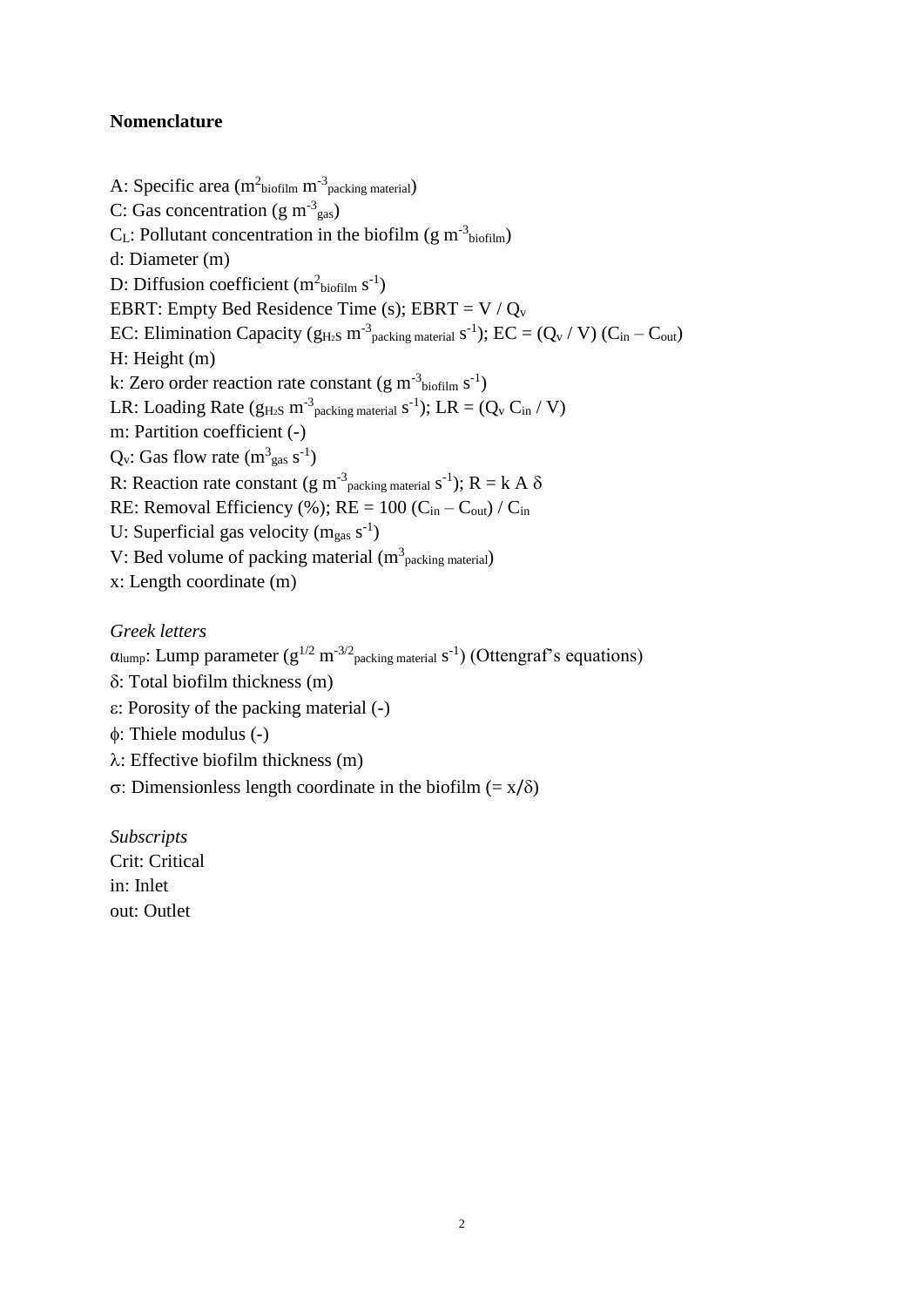#### **1. Introduction**

Hydrogen sulfide (H2S) is a hazardous, toxic air pollutant. It is a colorless, corrosive and flammable gas. H2S can be problematic due to its unpleasant smell and low odor threshold. It is emitted from many industrial activities such as petroleum refining, leather, waste or wastewater treatments, food processing, anaerobic treatment of paper and pulp manufacturing. Conventionally, different processes have been used to remove  $H<sub>2</sub>S$  from waste gas streams involving chemical and physical methods. For some years, the focus has shifted toward using biofiltration. This process presents an attractive technology for treating pollutants from air due to its effectiveness, low energy consumption and minimal by-product generation. The gas stream flows through the filter bed. Pollutants are then transferred from the gas phase to the biofilm, where they are metabolized by microorganisms. The by-products of the complete biodegradation of air pollutants are  $CO<sub>2</sub>$ , water, and microbial biomass. In the case of H<sub>2</sub>S biodegradation, sulfur oxidizing bacteria (SOB) are responsible for removing  $H_2S$  in aerobic conditions. For their maintenance and growth, SOB use  $H_2S$  as a source of energy and  $CO_2$  as the main source of carbon [1,2]. Bacteria from the genus *Thiobacillus* are responsible for the oxidation of H2S to sulfate and/or elemental sulfur according to the operating conditions [3,4]. The biofiltration of H2S is well documented (Table 1). As this table shows, a variety of packing materials are used and biofiltration performances are disparate. These packing materials include: (i) organic materials such as soil, peat, compost and pine bark [3,5–10] and different forms of activated carbons [11,12]; (ii) inorganic materials like pozzolan, expanded schist and lava rock [13–15]; (iii) synthetic media such as a patented biofilter medium (Biosorbens™) developed by Shareefdeen [16,17]. Nonetheless, recent studies highlighted that biofilters filled with expanded schist topped with a layer of synthetic nutritional material (UP20) were very efficient for removing high loading rates of  $H<sub>2</sub>S$  [15,18,19]. The good mechanical behavior of the expanded schist (low pressure drop) and the ability of biofilters to oxidize H2S under extreme acidic conditions for a long period confirmed the advantage of using expanded schist coupled with UP20 for industrial applications [14,15,18,20]. In biofiltration, the empty bed residence time (EBRT) is the key parameter influencing biofilter performances. Usually, EBRTs from 20 to 60 s are applied to remove  $H_2S$  from air [6,16,21] but higher and lower values are reported in the literature. As illustrated in Table 1, the EBRT may be significantly different from one study to another (from 2 to 120 s, i.e. almost two orders of magnitude). Consequently, it is very difficult to compare the performance of different packing materials on the basis of the Elimination Capacity (EC in  $g$  m<sup>-3</sup> h<sup>-1</sup>) measured at different EBRTs and the Removal Efficiency (RE), which can be other than 100%. The literature results presented in Table 1 clearly illustrate that the comparison of biofilter performances is difficult. For instance, is it possible to compare the performance of peat reported by Oyarzun *et al.* [3] ( $EC = 14.8 \text{ g m}^{-3} \text{ h}^{-1}$  at  $EBRT = 120 \text{ s and } RE = 100\%$ ) with that of the biofilter medium Biosorbens<sup>TM</sup> reported by Shareefdeen [16] (EC = 6 g m<sup>-3</sup> h<sup>-3</sup> <sup>1</sup> at EBRT = 30 s and RE = 99%)? To overcome this problem, it would be better to base the comparison of the performances of packing materials on mathematical models. Several models have been proposed to predict the performances of biofilters and to improve biofilter design [22,23]. One of the earliest steady-state biofiltration models was developed by Ottengraf and Van den Oever [24]. Because of its mathematical simplicity, this model has been widely used for biofiltration [3,25,26]. Therefore, the objective of this work was to show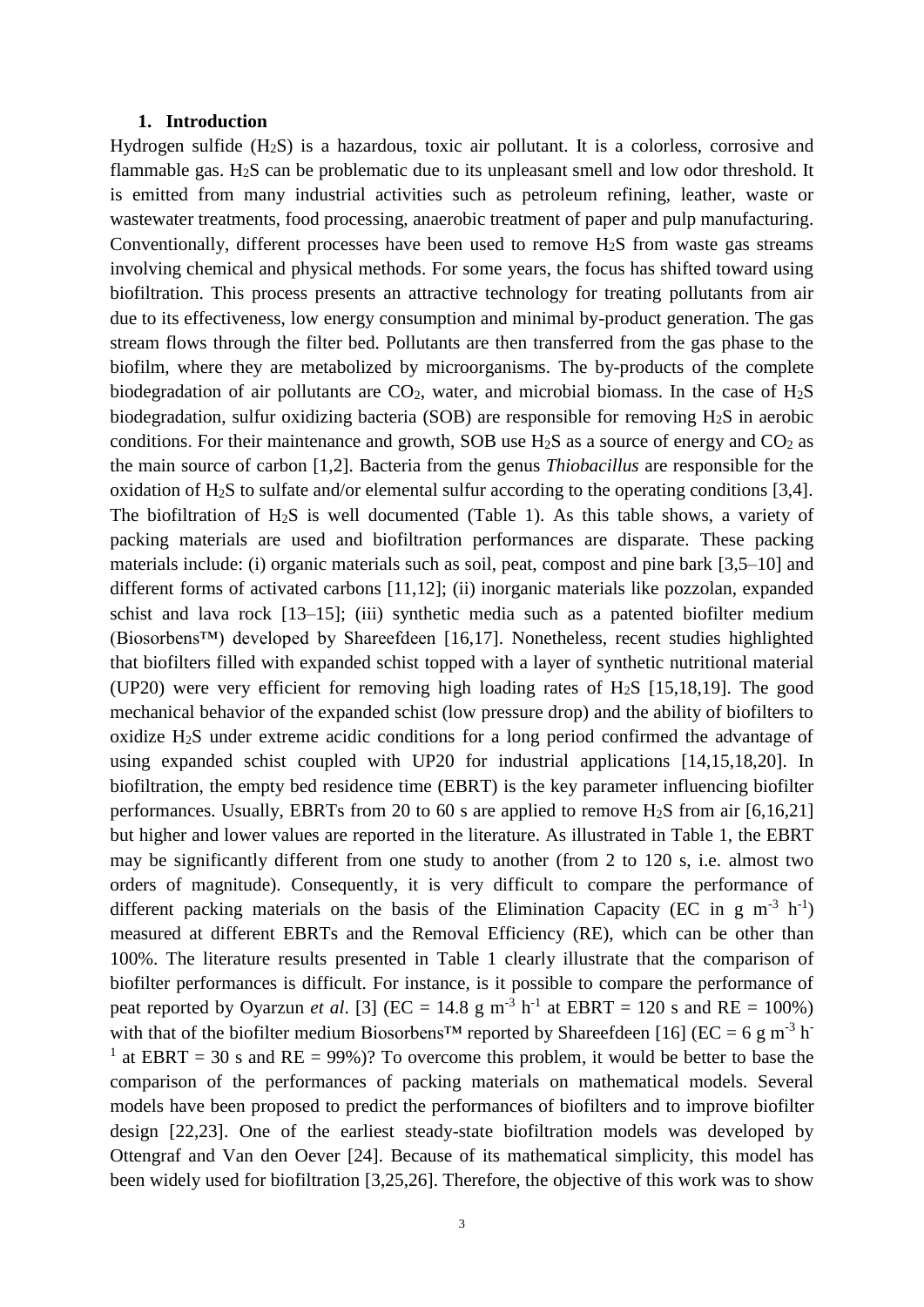that a single parameter (called  $\alpha_{\text{lump}}$ ) derived from the Ottengraf model equations can be used as a simple tool to compare the performances of different carrier materials used in  $H_2S$ biofiltration whatever the configuration of the biofilter and whatever the EBRT. The Ottengraf model was therefore applied (i) to determine the  $\alpha_{\text{lump}}$  parameter experimentally in order to evaluate the performance of a biofilter filled with expanded schist topped with a layer of synthetic nutritional material (UP20) and (ii) to compare this latter with the performance of packing materials reported in the literature. To achieve these objectives, the ability of the biofilter to oxidize H2S at different EBRTs should be determined beforehand. Therefore, this paper presents a brief description of the mathematical model used and details the experimental study carried out.

| <b>Packing material</b>        | ັ<br>$\mathbf{r}$<br><b>EBRT</b><br>(s) | <b>Elimination Capacity</b><br>$EC (g m-3 h-1)$ | <b>Removal Efficiency</b><br>RE(%) | Reference |  |
|--------------------------------|-----------------------------------------|-------------------------------------------------|------------------------------------|-----------|--|
| Compost                        | 45                                      | 64                                              | 100                                | $[27]$    |  |
| Peat                           | 120                                     | 14.8                                            | 100                                | $[3]$     |  |
| Peat                           | 60                                      | 65.9                                            | 90                                 | $[28]$    |  |
| Peat                           | 57                                      | 25.5                                            | 50                                 | $[21]$    |  |
| Fibrous peat                   | 29                                      | 5.7                                             | 90                                 | $[29]$    |  |
| Peat moss                      | 20                                      |                                                 | 85                                 |           |  |
|                                | 40                                      |                                                 | 90                                 | $[30]$    |  |
| Pig manure + sawdust           | 24                                      | 5<br>46                                         | 97<br>83                           | $[31]$    |  |
| Pig manure $+$ sawdust         | 13.5                                    | 20                                              | 90                                 |           |  |
| (ABONLIR)                      | 27                                      | 45                                              | 90                                 | $[32]$    |  |
| Sugarcane bagasse              | 49                                      | 73                                              |                                    | $[7]$     |  |
| Coconut fiber                  | 49                                      | 68                                              |                                    | $[7]$     |  |
| Pine bark                      | 57                                      | 10                                              | 69                                 | $[19]$    |  |
| Sapwood                        | 57                                      | 8                                               | 50                                 | $[21]$    |  |
| Woodchips                      | 20<br>40                                |                                                 | 90<br>95                           | $[30]$    |  |
| Activated carbon               | $2 - 21$                                | 181                                             | 94                                 | $[33]$    |  |
| Granular activated carbon      | 20<br>40                                |                                                 | 96<br>100                          | $[30]$    |  |
| Granular activated carbon      | 240                                     | 125                                             | 98                                 | $[34]$    |  |
| Pellet activated carbon        | $\overline{2}$                          | 181                                             | 94                                 | $[12]$    |  |
| Exhausted carbon               | $4 - 25$                                | Up to $\approx$ 40                              | 94 - 99                            | $[35]$    |  |
| Synthetic medium (UP20)        | 57                                      | 10                                              | 93                                 | $[19]$    |  |
| Synthetic medium               | 20                                      |                                                 | 99                                 | $[36]$    |  |
| Synthetic medium (BIOSORBENS™) | 30                                      | 6                                               | 99                                 | [16]      |  |
| $Peak + UP20$ (mixed)          | 57                                      | 25.5                                            | 80                                 | [21]      |  |
| <b>Expanded</b> schist         | 16                                      | 30                                              | 100                                | [14]      |  |
|                                | 16                                      | 20                                              | 90                                 |           |  |
| Expanded schist + UP20         | 24                                      | 25                                              | 90                                 | $[15]$    |  |
|                                | 35                                      | 36                                              | 100                                |           |  |
| Pozzolan + UP20 (layers)       | $\overline{57}$                         | 10                                              | 74                                 | $[19]$    |  |
| Porous ceramic                 | 6                                       | 160                                             | 96                                 | $[37]$    |  |
| Ceramic                        | 20<br>40                                |                                                 | 80<br>83                           | [30]      |  |

**Table 1**. Examples of recent biofiltration results reported in the literature on the treatment of gas polluted by  $H_2S$ .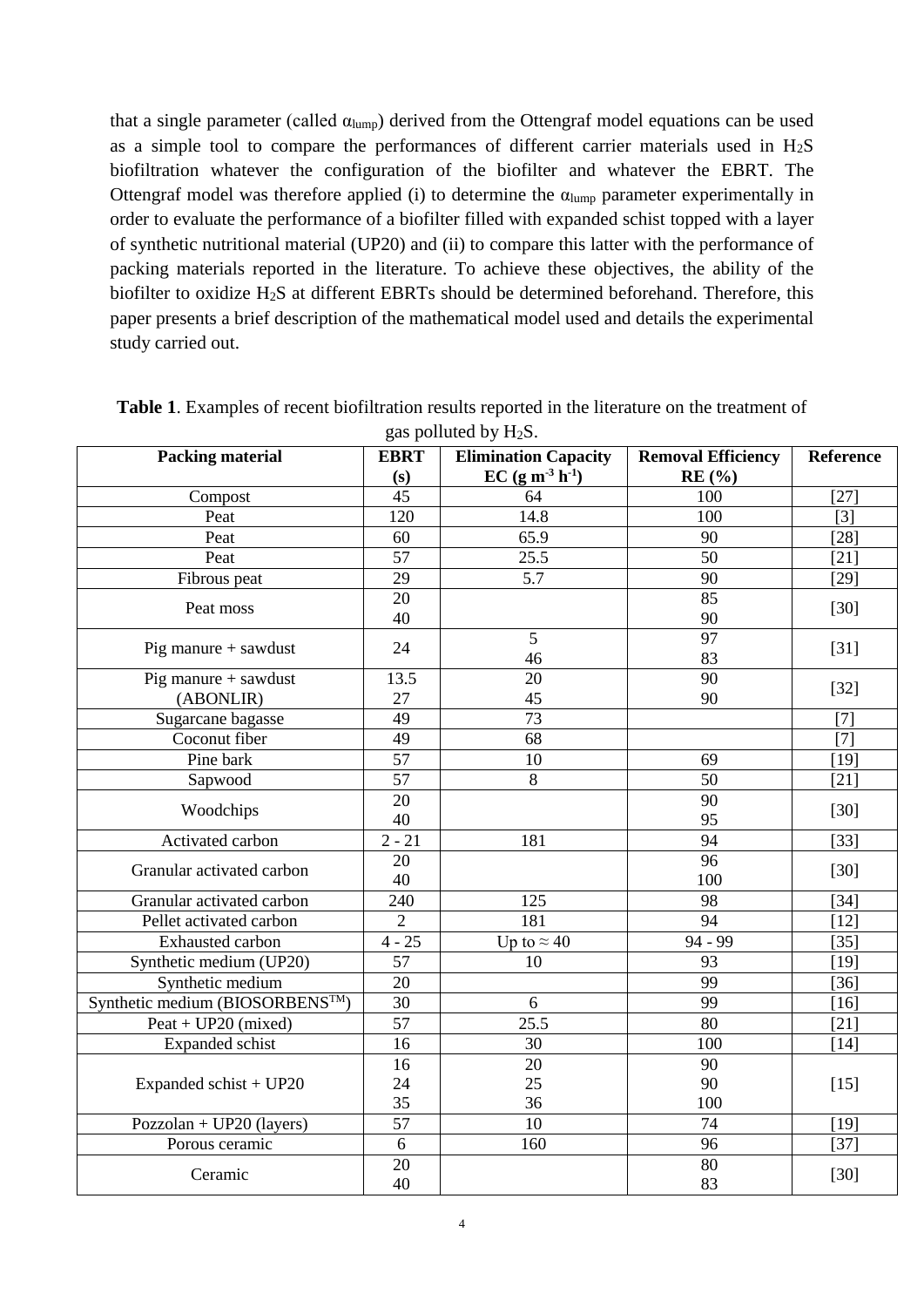| Dried activated sludge                                          | 30 | 44.3 |    | $\left\lceil 38\right\rceil$ |
|-----------------------------------------------------------------|----|------|----|------------------------------|
| Mixed dried activated sludge with rice<br>husk silica           | 30 | 52.3 |    | $[38]$                       |
| Polyurethane foam                                               | 80 | 56.6 |    | [39]                         |
| Polyurethane foam                                               | 49 | 66   |    |                              |
| Biomedium encapsulated by Na-<br>alginate and polyvinyl alcohol |    |      | 99 | [40]                         |

## **2. Ottengraf model equations**

In order to describe the mechanisms of transfer and biodegradation in the biofilter (Fig. 1), Ottengraf and Van den Oever [24] proposed a simple model based on the theoretical model built by Jennings *et al.* [41]. The hypotheses are as follows:

- Biodegradation occurs in a biofilm considered to be water.
- Biofilm thickness is small compared to the packing material diameter.
- Biomass concentration is homogeneous in the reactor.
- Gas phase is ideal.
- Gas phase is a plug flow.
- Mass transfer resistance in the gas phase is negligible.
- Regime is at steady-state.
- Equilibrium occurs at the gas-biofilm interface.



**Fig. 1.** Substrate concentration profile in the biofilm: diffusional regime.

Moreover, Ottengraf and Van den Oever considered that the reaction rate constant of the substrate elimination in the biofilm is of zero-order in the pollutant concentration, which assumes a very low value of the Michaelis-Menten constant in the Monod equation [24]. Zero-order kinetics are encountered at high concentrations of  $H_2S$ , which is generally the case in laboratory experiments. With these assumptions, the concentration of a nutrient component inside the biofilm  $(C_L)$  is described using the differential equation:

$$
D\frac{d^2C_L}{dx^2} - k = 0 \tag{1}
$$

with the boundary conditions: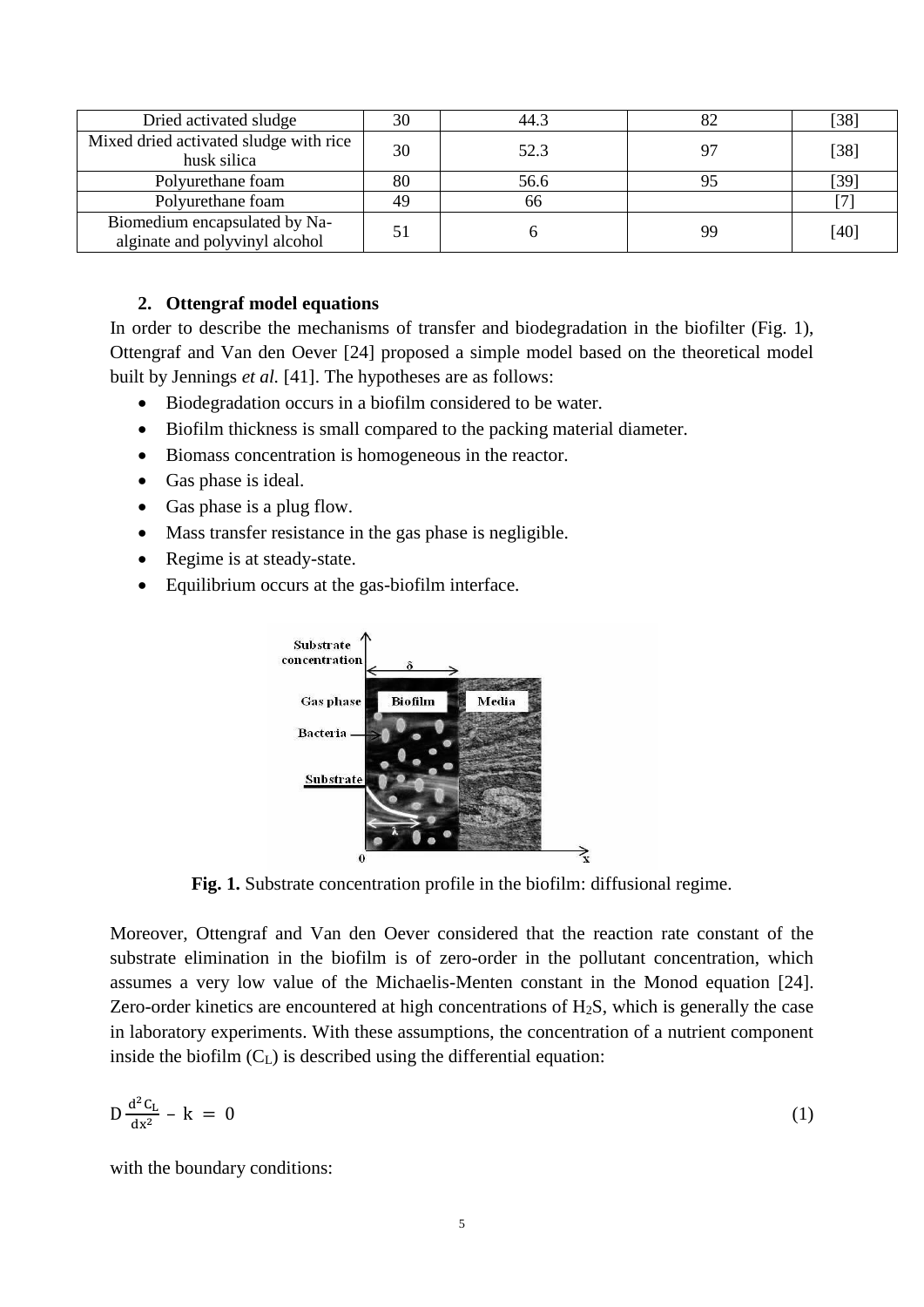$$
x = 0; \quad C_L = \frac{c}{m} \tag{2}
$$

$$
x = \delta; \quad \frac{d c_L}{dx} = 0 \tag{3}
$$

The solution of the differential equation is:

$$
\frac{c_L}{c/m} = 1 + \frac{1}{2} \frac{\phi^2}{c/c_{in}} (\sigma^2 - 2\sigma) \tag{4}
$$

with:

$$
\phi = \delta \sqrt{\frac{m k}{D c_{in}}} \tag{5}
$$

where  $\phi$  is the Thiele modulus,  $\sigma = x/\delta$  is the dimensionless length coordinate in the biofilm, and  $m = (C/C<sub>L</sub>)$  is the gas-liquid partition coefficient obtained from Henry's law. Two situations expected to be common in biofilters were then considered by Ottengraf and Van den Oever [24]: zero-order kinetics with biological limitation and zero-order kinetics with diffusional limitation.

Considering the reaction-limited regime, the conversion rate of the pollutant is controlled by the reaction rate and Ottengraf and Van den Oever [24] calculated that the pollutant conversion is:

$$
\frac{C_{\text{out}}}{C_{\text{in}}} = 1 - \frac{A k \delta}{C_{\text{in}}} \frac{H}{U}
$$
 (6)

Considering the diffusion-limited regime, the substrate concentration in the biofilm is high and the diffusion into the biofilm is a limiting factor. Hence, the substrate cannot reach the bacteria, which leads to the presence of some inactive biofilm zones. An active biofilm thickness  $\lambda$  is defined, less than the biofilm thickness  $\delta$  (Figure 1). In this case, the concentration profile provided by the Ottengraf model is given by the following equation:

$$
\frac{c_{\text{out}}}{c_{\text{in}}} = \left(1 - \frac{A}{U} \sqrt{\frac{k \cdot D}{2 \cdot m}} \sqrt{\frac{1}{c_{\text{in}}}}\right)^2 \tag{7}
$$

Taking into account that  $H/U = EBRT$ , Eq. (7) can be rewritten as:

$$
\frac{c_{\text{out}}}{c_{\text{in}}} = \left(1 - A \sqrt{\frac{k \cdot D}{2 \cdot m}} \sqrt{\frac{1}{c_{\text{in}}}} EBRT\right)^2
$$
\n(8)

From Eq. (8), Deshusses and Shareefdeen [23] included a parameter in this model (called  $\alpha$ <sub>lump</sub>) that can be expressed as follows: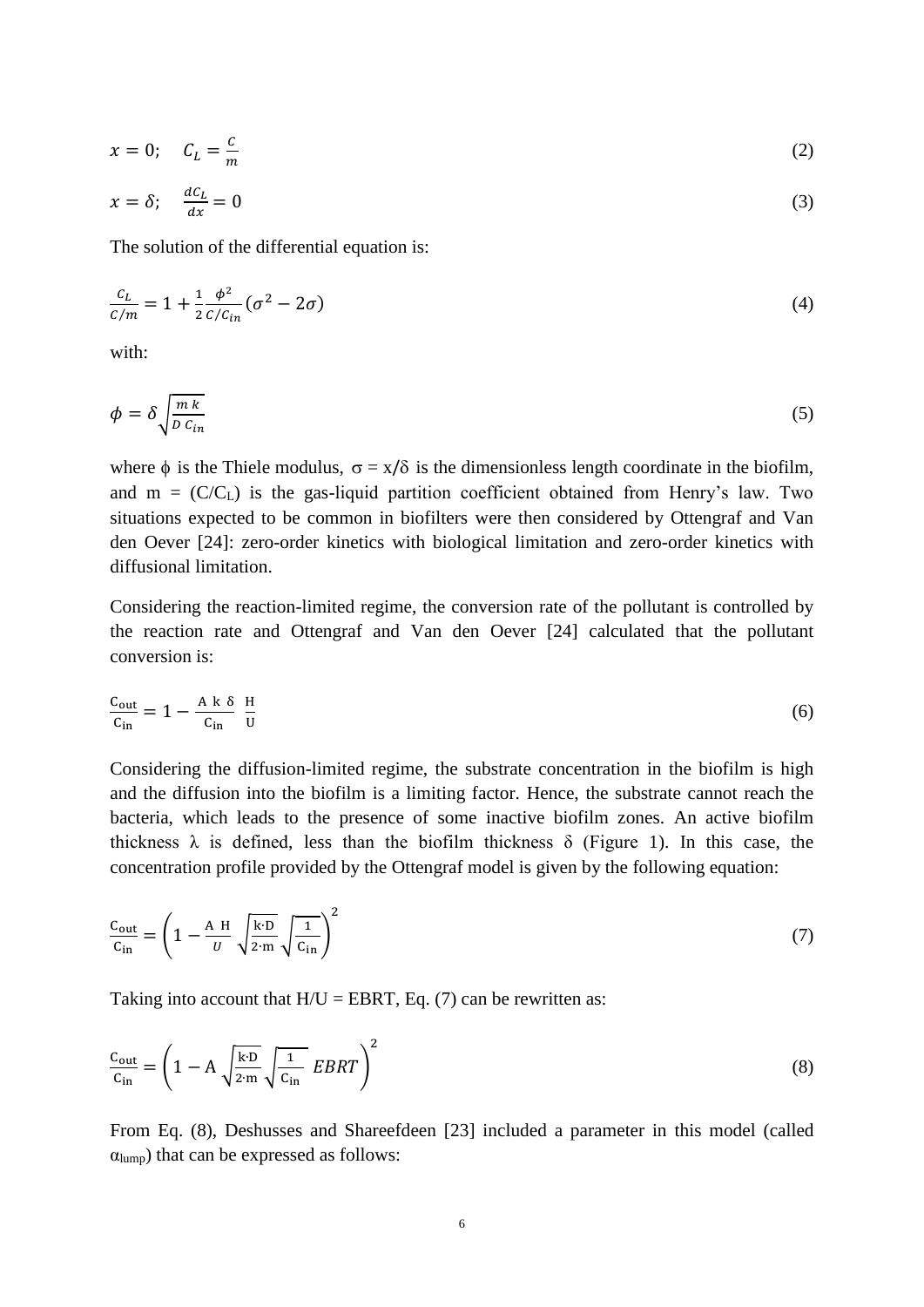$$
\alpha_{\text{lump}} = A \sqrt{\frac{k \cdot D}{2 \cdot m}} \tag{9}
$$

Subsequently, the concentration profile given by Eq. (7) can be written as:

$$
\sqrt{\frac{c_{\text{out}}}{c_{\text{in}}}} = 1 - \text{EBRT} \, \alpha_{\text{lump}} \sqrt{\frac{1}{c_{\text{in}}}}
$$
\n
$$
\tag{10}
$$

It should be kept in mind that in Eq. (9), k represents the reaction rate per unit of volume of the biofilm [24], while A is the surface area of the biofilm developed on the volume of packing material. As a result, the unit of the parameter  $\alpha_{\text{lump}} (g^{1/2} \text{ m}^{3/2} \text{biofilm m}^{-3} \text{packing material s}^{-1})$ is difficult to understand from a physical point view. Moreover, it should be noted that this unit of the parameter  $\alpha_{\text{lump}}$  is not expressed in [23]. Shareefdeen suggested expressing it in (s<sup>-</sup> <sup>1</sup>). In this case, the pollutant gas concentration and the EBRT can be expressed in (ppmv) and (s), respectively [17,36]. In another publication [42], this author suggested expressing the pollutant gas concentration in (kg m<sup>-3</sup>), the EBRT in (s) and  $\alpha_{\text{lump}}$  in (s<sup>-1</sup>). However, in the latter case, the unit of the parameter  $\alpha_{\text{lump}}$  should be  $(\text{kg}^{1/2} \text{ m}^{-3/2} \text{ s}^{-1})$ . Consequently, although the parameter  $\alpha_{\text{lump}}$  could be a suitable tool to compare the performance of the packing materials used in biofiltration, the units used in Eq. (10) to calculate this parameter should be considered with caution.

Using the definitions of the Loading Rate (LR) and the Elimination Capacity (EC) usually employed in studies devoted to biofiltration, Eq. (10) can be easily written as follows:

$$
EC = LR \left( 1 - \left( 1 - \alpha_{lump} \sqrt{\frac{EBRT}{LR}} \right)^2 \right)
$$
 (11)

In Eq. (11), the unit of the parameter  $\alpha_{\text{lump}}$  is  $(kg^{1/2} \text{ m}^{-3/2})_{\text{packing material}}$  h<sup>-1</sup>) and thus, by determining EC and LR,  $\alpha_{\text{lump}}$  can be calculated in order to compare different packing materials for H<sub>2</sub>S biofiltration as shown in [21,43]. In other words, by using EC and LR in (g)  $m^{-3}$ <sub>packing material</sub> h<sup>-1</sup>) and EBRT in (h), the determination of  $\alpha_{\text{lump}}$  from Eq. (11) is unambiguous. Although some assumptions of the Ottengraf model are questionable, it has been validated by different authors in various conditions with good agreement between experimental data and calculated values [22]. Moreover, an analytical solution such as Eq. (11) is more suitable than a numerical solution for data analysis and biofilter design.

#### **3. Materials and methods**

#### *3.1. Packing material*

Expanded schist, a natural inorganic support (Granulex Company; France; [www.granulex.fr\)](http://www.granulex.fr/) was used as packing material (Figure 2). Several studies carried out in laboratory-scale biofilters showed that this material is efficient for removing H2S [14,15,18]. Moreover, its excellent mechanical behavior, which results in low pressure drops over a long period, is suitable for long-term industrial applications. The composition of this medium was determined using an Energy Dispersive X-ray Fluorescence Spectrometer (EDX-800HS,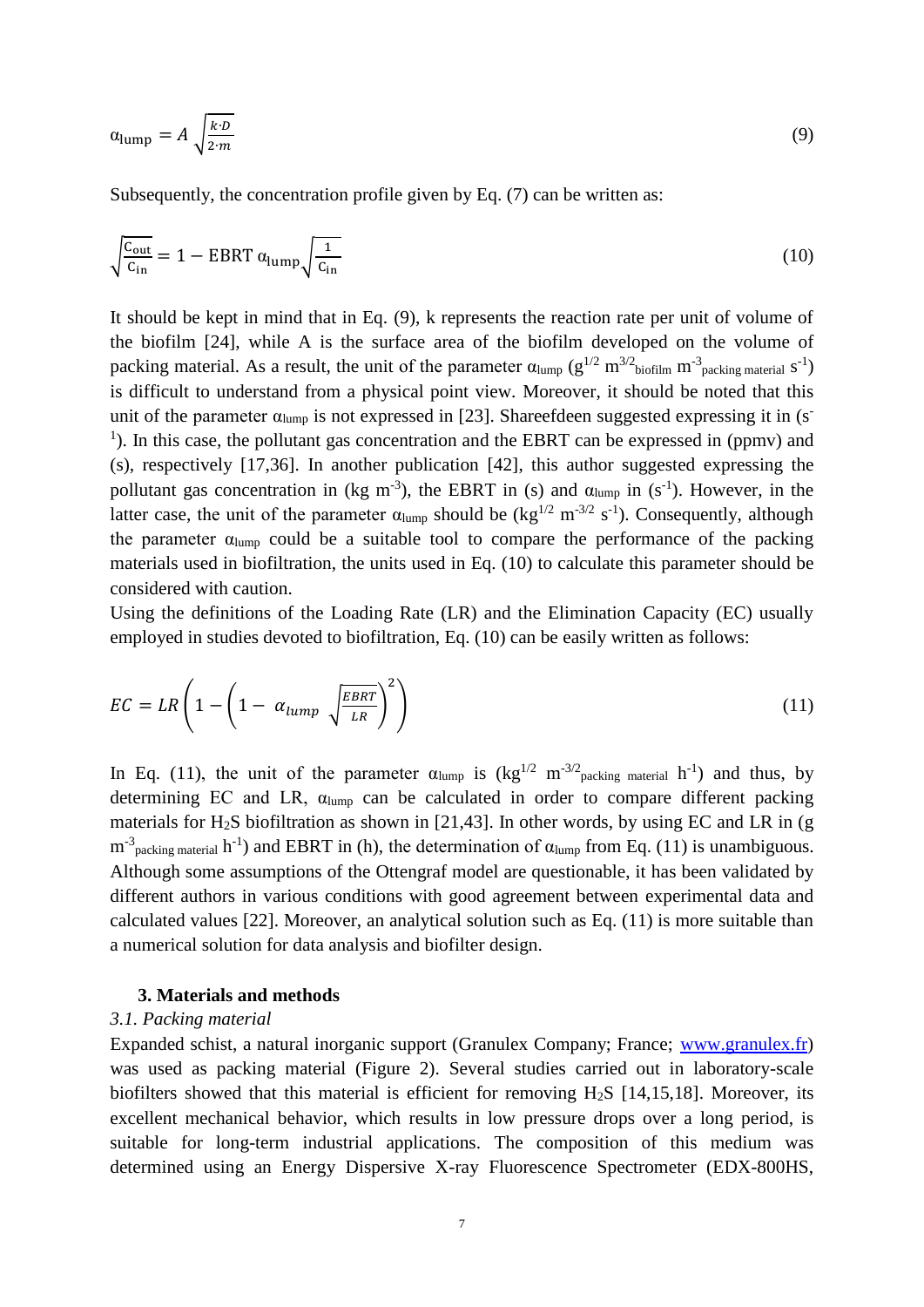Shimadzu Company). Its composition is as follows:  $SiO_2$  (55.3%),  $Al_2O_3$  (20.2%),  $Fe_2O_3$  $(13.3\%)$  and K<sub>2</sub>O  $(5.1\%)$ . The characteristics of the pieces of expanded schist used in this study are given in Table 2. The specific surface area was measured by a Micromeritics AutoPore IV 9500 mercury porosimeter.

In order to provide nutrients for the expanded schist, a synthetic nutritional material (UP20) was manufactured in our laboratory. This is a cylindrical-shaped extruded material (7 mm in diameter and 15 mm in length) whose formulation has been described previously [44]. UP20 contains urea phosphate (CH<sub>4</sub>N<sub>2</sub>O, H<sub>3</sub>PO<sub>4</sub>), calcium carbonate (CaCO<sub>3</sub>) (C/N/P molar ratio: 100/10/5) and an organic binder (20% in mass) from the Elotex company. The Elotex binder contains ethylene and vinyl acetate. It has been shown that the combination of expanded schist and UP20 can be successfully used to remove high concentrations of  $H_2S$ , up to 360 ppmv [20].

|                                      | Expanded schist   (Biosorbens <sup>TM</sup> ) |             |
|--------------------------------------|-----------------------------------------------|-------------|
| Bulk density ( $\text{kg m}^{-3}$ )  | 667                                           | 650         |
| Particle size (mm)                   | 8 - 14                                        | $5 - 25$    |
| Specific surface area $(m^2 g^{-1})$ | 50.1                                          | 40.9        |
| 'nΗ                                  | $\approx$ 8                                   | $\approx$ 8 |

**Table 2**. Characteristics of (i) expanded schist used in this study; (ii) patented medium (Biosorbens™) developed by Shareefdeen *et al.* [16].

# *3.2. Experimental set-up*

The laboratory-scale system used for the biofiltration of air loaded with  $H_2S$  is shown in Figure 2. It consisted of a PVC column with an internal diameter of 300 mm. The biofilter was filled with 70 L of expanded schist (1 m height) topped with a layer of UP20 (2 cm thickness). The bed of packing material was inoculated with 5 L of a diluted solution of activated sludge (about 50 mg of dry sewage sludge per liter) from a domestic wastewater treatment plant (Tougas, Nantes, France). The initial biomass came from this activated sludge and was not previously acclimatized to H2S treatment.

As observed in Figure 2, a clean airflow was first humidified through a column (internal diameter 200 mm) packed with Hiflow rings (packing height  $= 1.50$  m). Then, a stream of H2S (99.7% purity) controlled by a mass flow controller (Model 5850S, Brooks Instrument, Hatfield, USA) was diluted in the atmospheric air at the outlet of the humidification column. The polluted air was then introduced at the bottom of the biofilter (upward load flow mode). To maintain optimal bed humidity, a watering system was implemented at the top of the biofilter. Tap water was sprayed once a day at a constant flow of  $0.8$  L min<sup>-1</sup> for 15 minutes, which corresponds to a water flow rate of 12 L day<sup>-1</sup>. To measure  $H_2S$  concentrations along the column, the biofilter was equipped with sampling ports located at the inlet and outlet of the biofilter, and at 10, 30, 50, 70, 90 and 100 cm from the biofilter bottom (Figure 2). The H<sub>2</sub>S concentration was measured with an Onyx 5220 device (measurement accuracy  $\pm$  1%) from the Cosma Environment SA Company (Passy, France).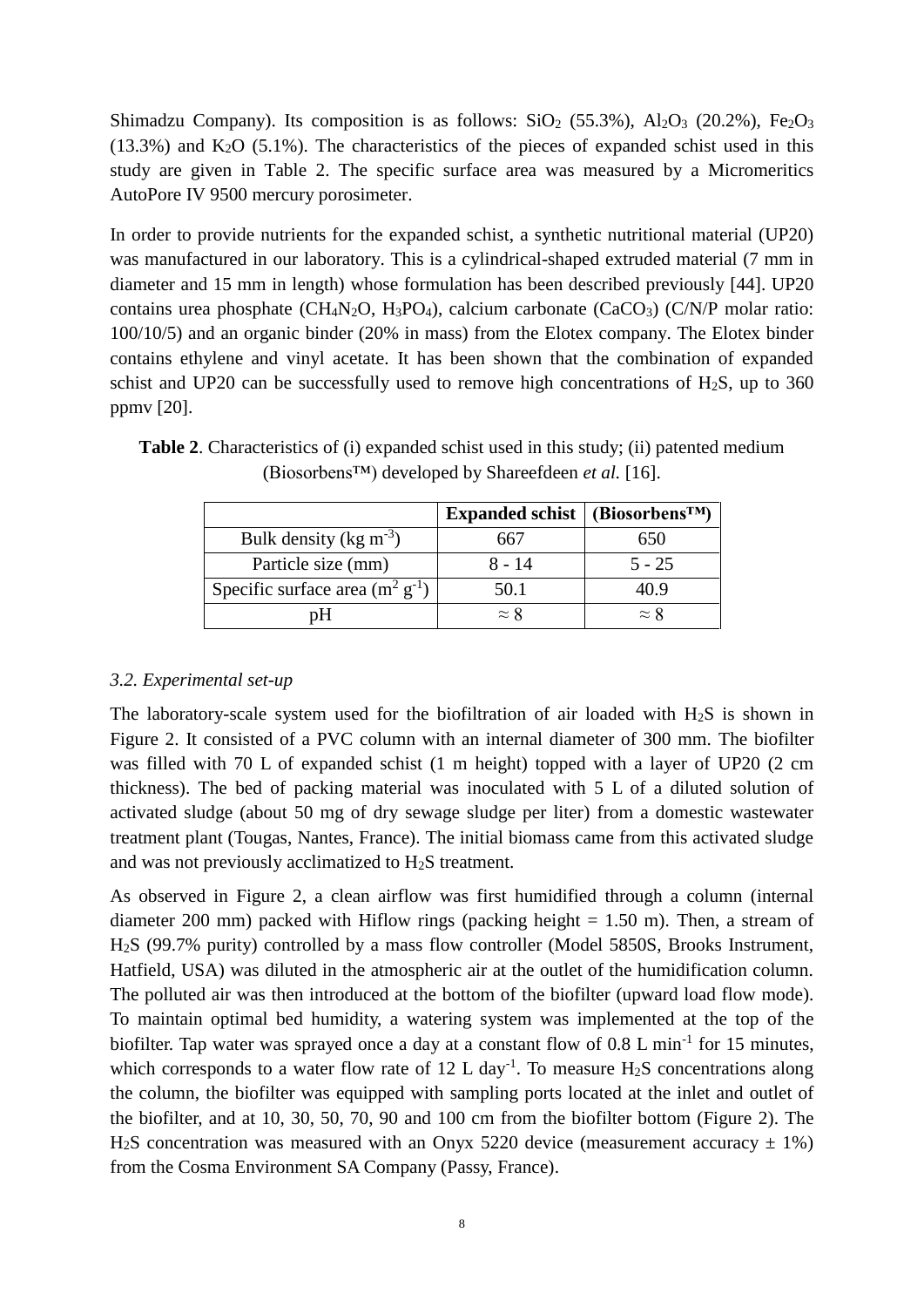

**Fig. 2.** Schematic diagram of the experimental pilot-scale biofilter.

## *3.3. Operating conditions*

At the beginning of the experiment, the biofilter was fed continuously with 40 ppmv of  $H_2S$ for three weeks. The polluted air flow rate was  $4 \text{ m}^3$  h<sup>-1</sup> corresponding to an EBRT of 63 s  $(LR = 3.2 \text{ g m}^{-3} \text{h}^{-1})$ . This period represented the acclimatization of the microbial communities to the biofilter environment. Nutrients were supplied by the layer of UP20 placed on top of the expanded schist. At the end of the acclimatization period, the  $H_2S$  concentration was increased from 40 ppmv to 100 ppmv. The impact of EBRT on the degradation of  $H_2S$  was then studied by varying the polluted air flow from 4 to 20  $m<sup>3</sup> h<sup>-1</sup>$  corresponding to an EBRT range of 63 to 13 s (Table 3). The concentration of H2S was maintained at a constant value (100 ppmv) throughout the duration of the study.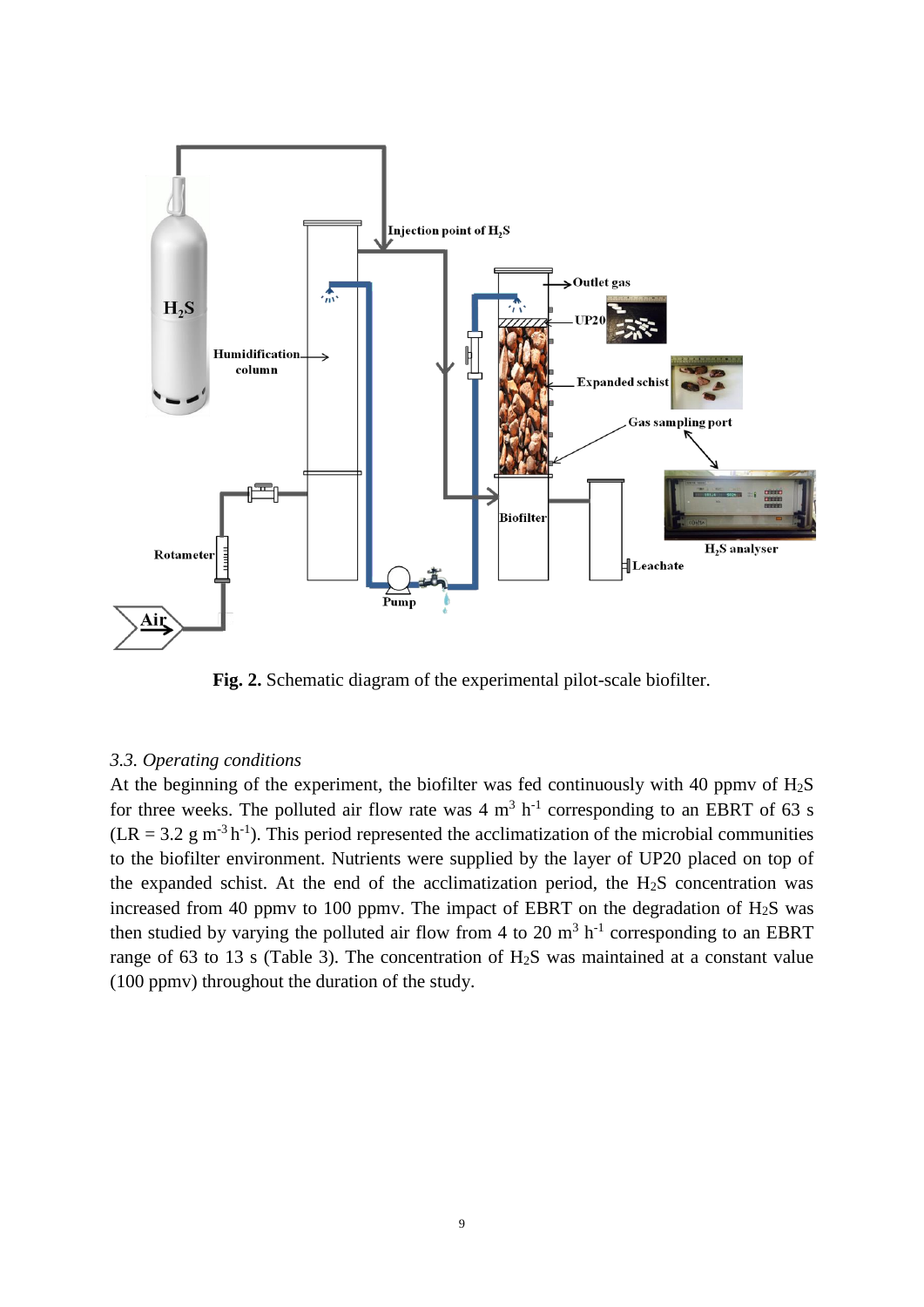|   | <b>Phase Duration</b> | $\mathbf{Q}_{\mathbf{v}}$ | <b>EBRT</b> | LR                  |
|---|-----------------------|---------------------------|-------------|---------------------|
|   | (days)                | $(m^3 h^{-1})$            | (s)         | $(g m^{-3} h^{-1})$ |
|   | 11                    |                           | 63          | 7.9                 |
| 2 | 10                    |                           | 51          | 9.9                 |
| 3 |                       | 7.5                       | 34          | 14.8                |
|   |                       | 10                        | 25          | 19.8                |
| 5 | 8                     | 12.5                      | 20          | 24.7                |
| 6 |                       | 15                        | 17          | 29.7                |
|   |                       | 20                        | 13          | 39.6                |

**Table 3.** Operating conditions (H<sub>2</sub>S concentration was maintained at a constant value of 100 ppmv).

### **4. Results and discussion**

*4.1. Effect of Empty Bed Residence Time (EBRT) on biofilter performances*

Empty bed residence time (EBRT) is one of the most important operating factors that affect the performances of the biofilter. As shown in Figure 3,  $H<sub>2</sub>S$  was totally removed with an EBRT greater than 51 s. By decreasing the EBRT, the removal efficiency decreased; the lowest RE value (47%) was obtained for an EBRT of 13 s. This result, widely reported in the literature devoted to biofiltration [8,15,45], is due to the increase in the gas superficial velocity in the bed material leading to a mass transfer limitation between the gas phase and the liquid phase. Using expanded schist coupled with UP20 to remove  $H<sub>2</sub>S$  from waste air, Romero Hernandez *et al.* [15] showed that by increasing the EBRT from 16 to 35 s, the performances improved by about 35% in terms of elimination capacity. For a constant  $H_2S$ concentration of 100 ppmv, the elimination capacity is also defined as a function of the loading rate in Figure 3. At EBRT = 63 s, the elimination capacity (EC) was 7.9 g m<sup>-3</sup> h<sup>-1</sup> (equivalent to RE = 100%). The biofilter achieved an RE higher than 80% up to LR = 14.8 g  $m^{-3} h^{-1}$  (EBRT = 34 s), whereas at EBRT = 13 s, the EC value was 19 g m<sup>-3</sup> h<sup>-1</sup> at an LR of 39.6 g m<sup>-3</sup> h<sup>-1</sup> but the RE was only close to 45%.

These elimination capacity values are of the same order of magnitude as results reported in recent publications (Table 1). However, it should be noted that these results cannot be directly compared because the inlet concentrations and EBRTs are different. Moreover, no relationship between the properties of the packing materials and biofilter performances can be proposed. As can be observed in Table 1, H2S elimination capacities can usually reach 60 - 70  $g$  m<sup>-3</sup> h<sup>-1</sup>, but higher EC values can be obtained for materials based on activated carbon. However, such material is too expensive to be retained for full-scale applications [46].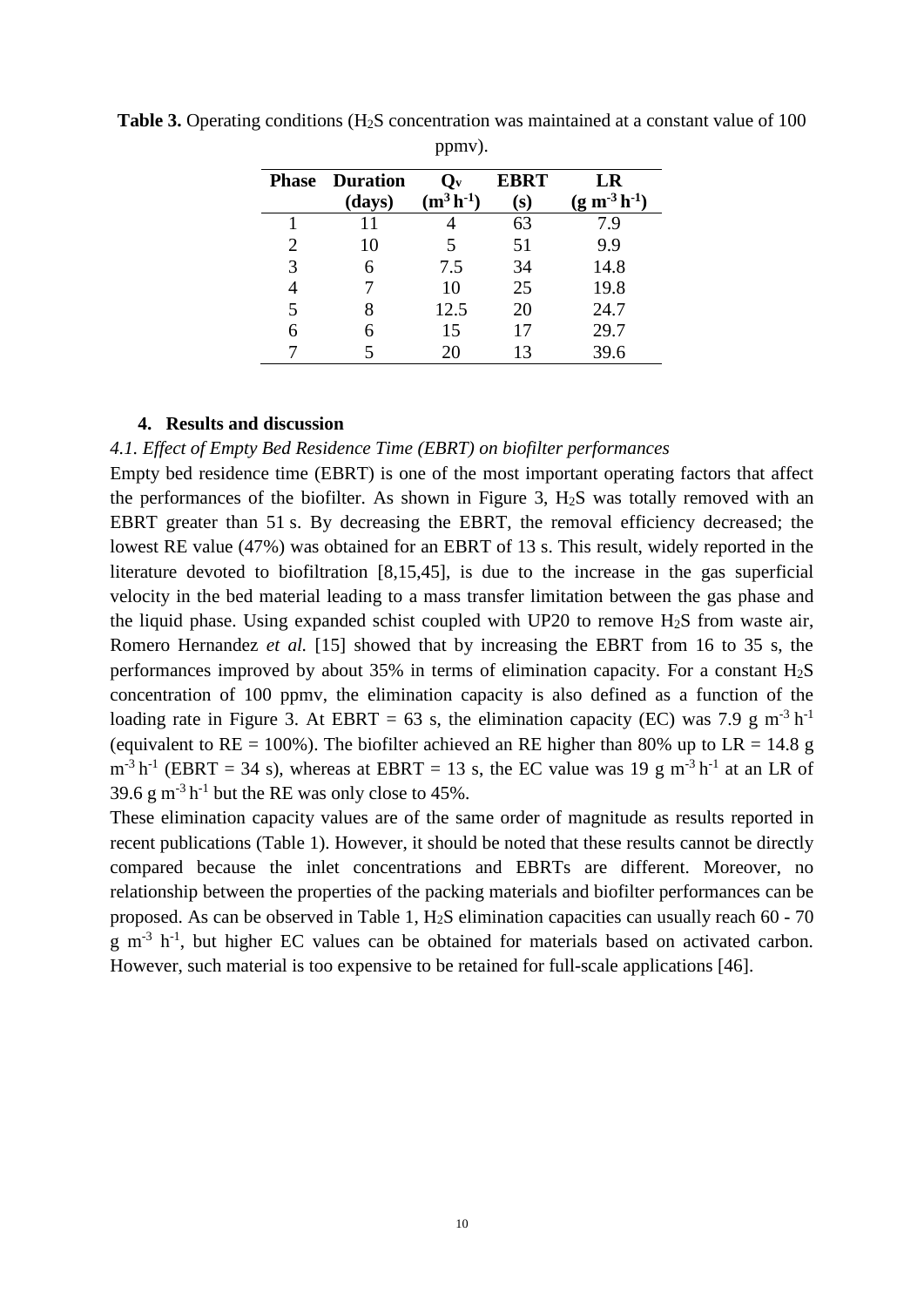

**Fig.** 3. EBRT influence on biofilter performance (inlet  $H_2S$  concentration = 100 ppmv). LR unit:  $g m^{-3} h^{-1}$ .

### *4.2. Determination of the αlump parameter*

In order to compare the performance of expanded schist coupled with UP20 with that of other materials reported in the literature, the units used to determine  $\alpha_{\text{lump}}$  have to be selected carefully. Two cases are now considered.

Firstly, the experimental results can be directly compared with the values reported by Shareefdeen for two patented media [36,42]. From Eq. (10), the parameter  $\alpha_{\text{lump}}$  was deduced from the curve  $(C_{out}/C_{in})^{1/2}$  versus EBRT (Figure 4) in which the pollutant gas concentration and the EBRT were expressed in (ppmv) and (s), respectively. The value of  $\alpha_{\text{lump}}$  calculated from the slope of the curve was  $0.20 \pm 0.02$  s<sup>-1</sup> according to the units used. This value is of the order of magnitude as the value reported for the patented medium (Biosorbens™) used by Shareefdeen [17]  $(\alpha_{\text{lump}} = 0.18 \text{ s}^{-1})$ . This medium, whose properties given in Table 2 are close to those of expanded schist, was demonstrated as efficient for removing  $H_2S$  concentrations up to 40 ppmv (LR = 6.7 g m<sup>-3</sup> h<sup>-1</sup>) at an EBRT of 30 s [16]. Using another synthetic medium (consisting of a hydrophilic nucleus, hydrophobic coatings, metallic powder, microorganisms, nutrients and acid; US Patent Pub. No. 2205/0084949 A1), Shareefdeen reported  $\alpha_{\text{lump}} = 0.204 \text{ s}^{-1}$ . This medium gave complete H<sub>2</sub>S removal (RE > 99%) at an EBRT of 20 s for H<sub>2</sub>S concentrations of 50 ppmv [36]. By comparing  $\alpha_{\text{lump}}$  values, these results highlight that a natural material, such as expanded schist coupled with a small amount of synthetic nutritional material UP20, is equivalent to synthetic media specifically developed for H2S biofiltration. Moreover, due to its ability to treat high H2S loading rates and its good mechanical behavior over a long period (no attrition, no bed compaction and low pressure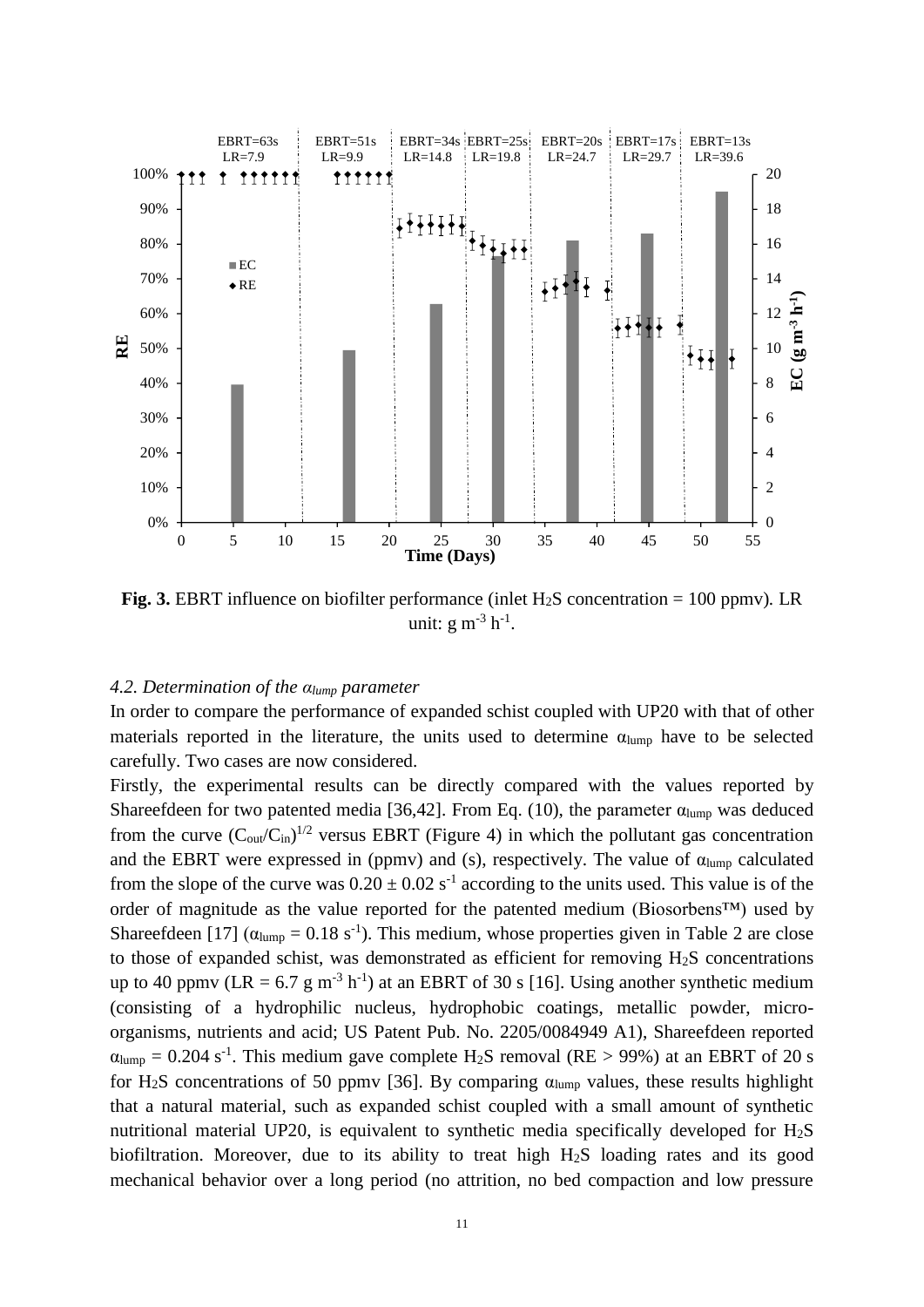drops), expanded schist should be preferred for industrial applications. According to the definition given in Eq. (9), the parameter  $\alpha_{\text{lump}}$  depends on: (i) A: the specific surface area of biofilm covering the packing material; (ii) k: the reaction rate constant; (iii) D: the diffusion coefficient of  $H_2S$  in the biofilm; and (iv) m: the partition coefficient of  $H_2S$  between the gas and liquid phases. Since the studies of Shareefdeen [17,36] and the present work are based on the biofiltration of  $H_2S$  in air, it can legitimately be assumed that they involve the same values of the diffusion coefficient and the partition coefficient. In other words, the  $\alpha_{\text{lump}}$  values differ only on account of the values of A and k ( $\alpha_{\text{lump}} \sim A k^{1/2}$ ). As the characteristics of the expanded schist used in this study are roughly similar to those of the patented medium (Biosorbens™) used in [17] in terms of specific surface area (Table 2), it can be concluded that the biofilms developed on both materials should present similarities in terms of microbial ecosystems and biodegradation kinetics. The results of the present study and those of Shareefdeen can be compared with the data reported in Oyarzun *et al*. [3]. Using a biofiltration system filled with peat as a solid support inoculated with *Thiobacillus thioparus*, these authors studied the performance of a biofilter treating H2S at an inlet concentration of 257 ppmv for three different EBRTs (26, 52 and 120 s). From their data, it is possible to calculate that the value of the  $\alpha_{\text{lump}}$  parameter for peat was 0.12 s<sup>-1</sup>. This is 40% lower than the value obtained for the expanded schist coupled with UP20. As  $\alpha_{\text{lump}} \sim A k^{1/2}$ , this result may seem surprising at first sight. However, it should be noted that the intrinsic value of the specific surface area must be considered cautiously because the whole surface developed by the solid is not necessarily available for the development of the biofilm. Thus, whereas the specific surface area of peat is 705  $m^2$  g<sup>-1</sup> [21], i.e. 14 times higher than that of schist (Table 2), the value of the  $\alpha_{\text{lump}}$  parameter is lower for peat than for schist, which cannot be solely due to different values of k. Although the physical properties of the packing material are important, this result highlights that the overall properties of the packed bed have to be taken into account. The calculation of the specific surface area of biofilm covering the packing material is given below.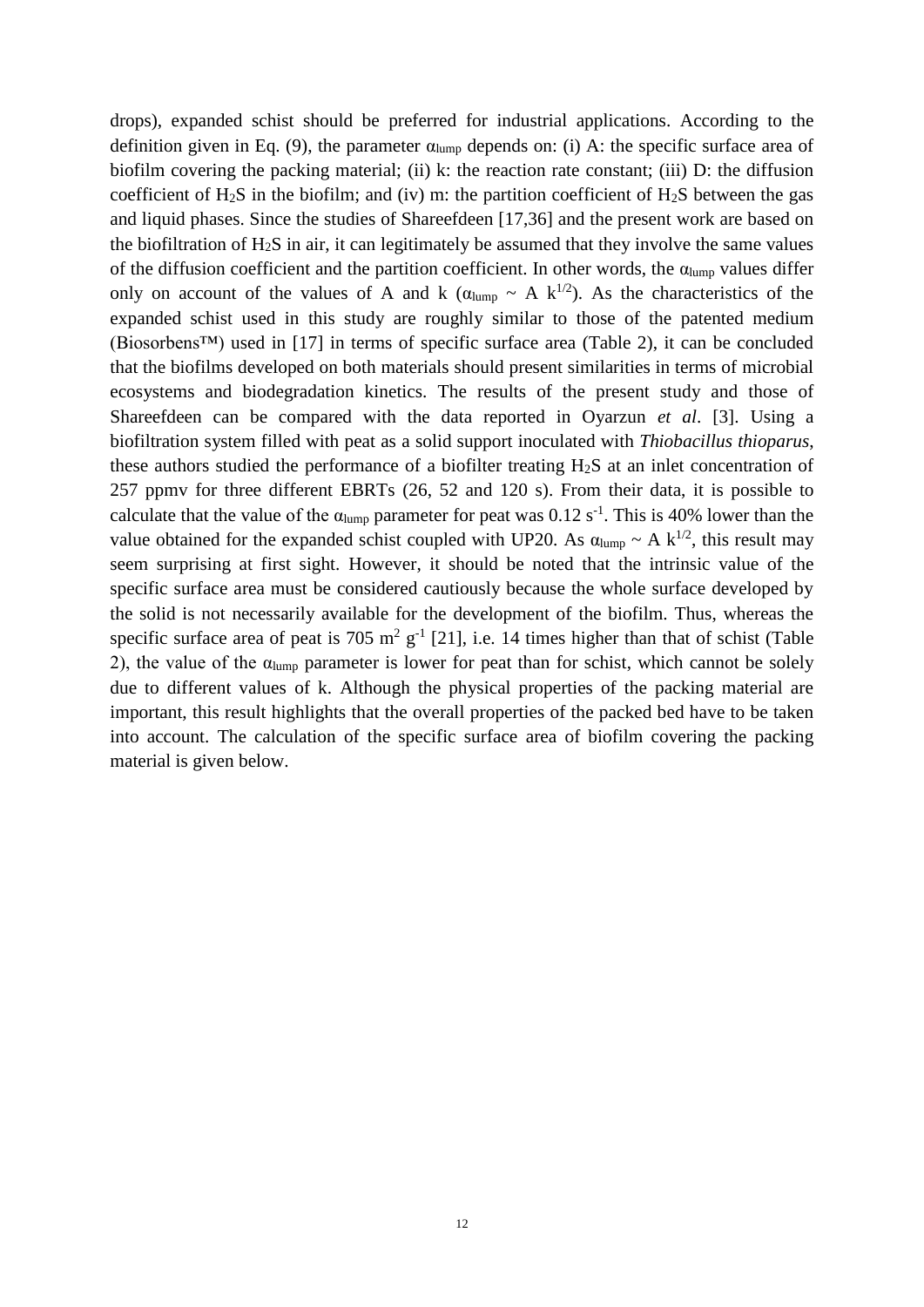

**Fig. 4.** Predicting the biofiltration process according to the Ottengraf model (Eq. 10).

Secondly, the parameter  $\alpha_{\text{lump}}$  can be calculated from Eq. (11) by drawing the graph (1- $EC/LR$ <sup> $1/2$ </sup> versus (EBRT/LR)<sup> $1/2$ </sup>. The line is similar to that reported in Figure 4, but the value of  $\alpha_{\text{lump}}$  corresponding to the slope of the line was  $26.4 \pm 2.6$  g<sup>1/2</sup> m<sup>-3/2</sup> h<sup>-1</sup> according to the units used in this case (EC and LR in (g m<sup>-3</sup> packing material  $h^{-1}$ ) and EBRT in (h)). This method is useful because the  $\alpha_{\text{lump}}$  value determined in this case enables the performances of the biofilter as a whole to be characterized whatever its composition (mixture or layers of different packing materials) and whatever the EBRT. Consequently, the value of  $\alpha_{\text{lump}}$  can be compared with data reported in the literature (Table 4). It appears that the result obtained for the biofilter filled with expanded schist topped with a thin layer of UP20 is significantly higher than the results obtained for other packing materials, even those recorded with peat, considered the reference for H2S biofiltration.

| <b>Table 4.</b> Values of the $\alpha$ <sub>lump</sub> parameter reported in [21] |                                                           |  |
|-----------------------------------------------------------------------------------|-----------------------------------------------------------|--|
| <b>Packing material</b>                                                           | $\alpha$ lump $(g^{1/2} \text{ m}^{-3/2} \text{ h}^{-1})$ |  |
| Sapwood                                                                           | 7.9                                                       |  |
| Sapwood-UP20 (2 layers)                                                           | 8.4                                                       |  |
| Pine bark                                                                         | 11.4                                                      |  |
| Pozzolan-UP20                                                                     | 11.9                                                      |  |
| Peat                                                                              | 15.3                                                      |  |
| Peat-UP20 (2 layers)                                                              | 15.9                                                      |  |
| Peat-UP20 (mixed)                                                                 | 21.3                                                      |  |
| Expanded schist-UP20 (2 layers) This study                                        | $26.4 \pm 2.6$                                            |  |

Table 4. Values of the  $\alpha$ <sub>u</sub> parameter reported in [21]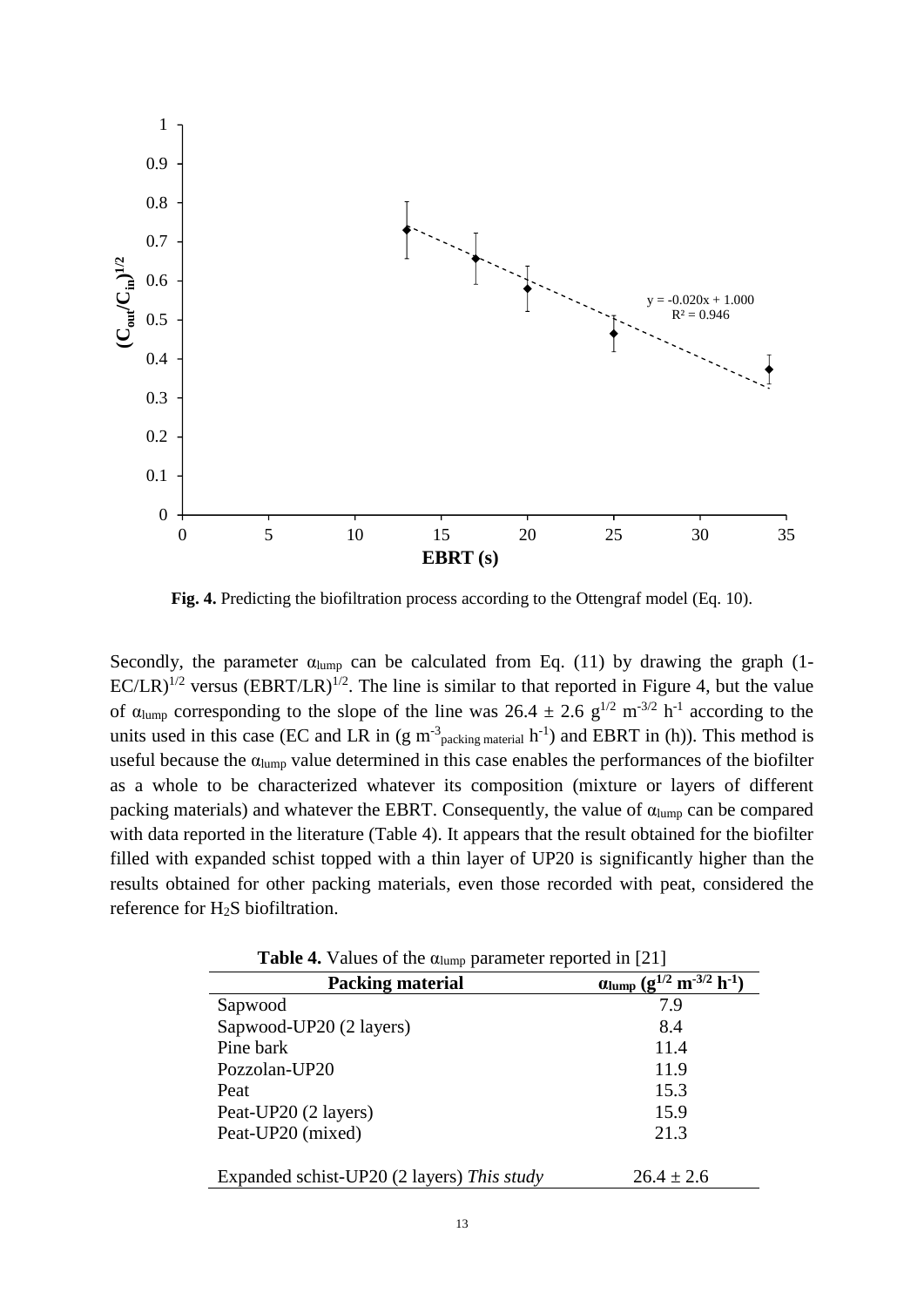The physical properties of the expanded schist, i.e. suitable particle size, void fraction and surface available for biomass attachment, largely explain this result. The specific surface area of biofilm covering the packing material can be estimated from Eq. (9). From the literature data, the diffusion coefficient of H<sub>2</sub>S in the biofilm is  $D = 5.796 \, 10^{-6} \, \text{m}^2 \, \text{h}^{-1}$  and the partition coefficient of H<sub>2</sub>S between the gas and the liquid phase is  $m = 0.387$  [47]. Based on the experimental EC values given in Figure 3 (from 10 to 20 g  $m^{-3}$  packing material  $h^{-1}$ ), the reaction rate per unit of volume of the biofilm k can be calculated using the relationship given in Ottengraf and Van Den Oever [24]:

$$
k = \frac{EC}{(1-\varepsilon)\left[1-\left(1-\frac{2\,\delta}{d}\right)^3\right]}
$$
(12)

The porosity  $\varepsilon$  of the packed bed composed of pieces of expanded schist with an average particle diameter of 10 mm was determined to be 0.41 during the biofiltration of  $H<sub>2</sub>S$  [14]. Assuming a biofilm thickness of around  $100 \mu m$ , which seems very reasonable, the k values range from 300 to 580 g m<sup>-3</sup>biofilm h<sup>-1</sup> and hence the values of the specific surface area of the biofilm are from 600 to 400  $m^2$ biofilm  $m^3$  packing material, respectively. These results are consistent with the estimated specific surface area of round particles, 10 mm in diameter [48]. However, although such values are of the order of magnitude of the expected results, the Ottengraf model is not adapted to obtain accurate values of biofilm specific surface area. Other models based on pressure drop measurements could be used to refine the results [14,48,49]. Nonetheless, it can be concluded that the Ottengraf model, through the determination of  $\alpha_{\text{lump}}$ , is a powerful tool to describe simply the operation of a highly complex system such as a biofilter. Moreover, it can be used to design such bioreactors. For instance, from the  $\alpha_{\text{lump}}$ value, the critical value of the elimination capacity ( $EC<sub>crit</sub>$ ) can be determined using Eq. (13) deduced from Eq. (11). This parameter corresponds to the value at which the loading rates exceed the elimination capacities of the biofilter, generating removal efficiencies less than 100%.

$$
EC_{crit} = \alpha_{lump}^2 \ EBRT \tag{13}
$$

The determination of the inlet concentration corresponding to  $EC<sub>crit</sub>$  is obtained using Eq. (14) deduced from Eq. (10):

$$
C_{in} = \alpha_{lump}^2 \ EBRT^2 \tag{14}
$$

Figure 5 gives an overview of the ability of a biofilter filled with expanded schist completed with a thin layer of UP20 to treat efficiently ( $RE = 100\%$ ) a waste gas loaded with H<sub>2</sub>S. As can be observed, for an EBRT higher than 30 s, the biofilter can treat inlet gas concentrations higher than 50 mg  $m^{-3}$ , which are higher than those encountered in many industrial applications. Consequently, this result usefully completes the data previously reported about biofiltration using expanded schist as the packing material [15,18,20].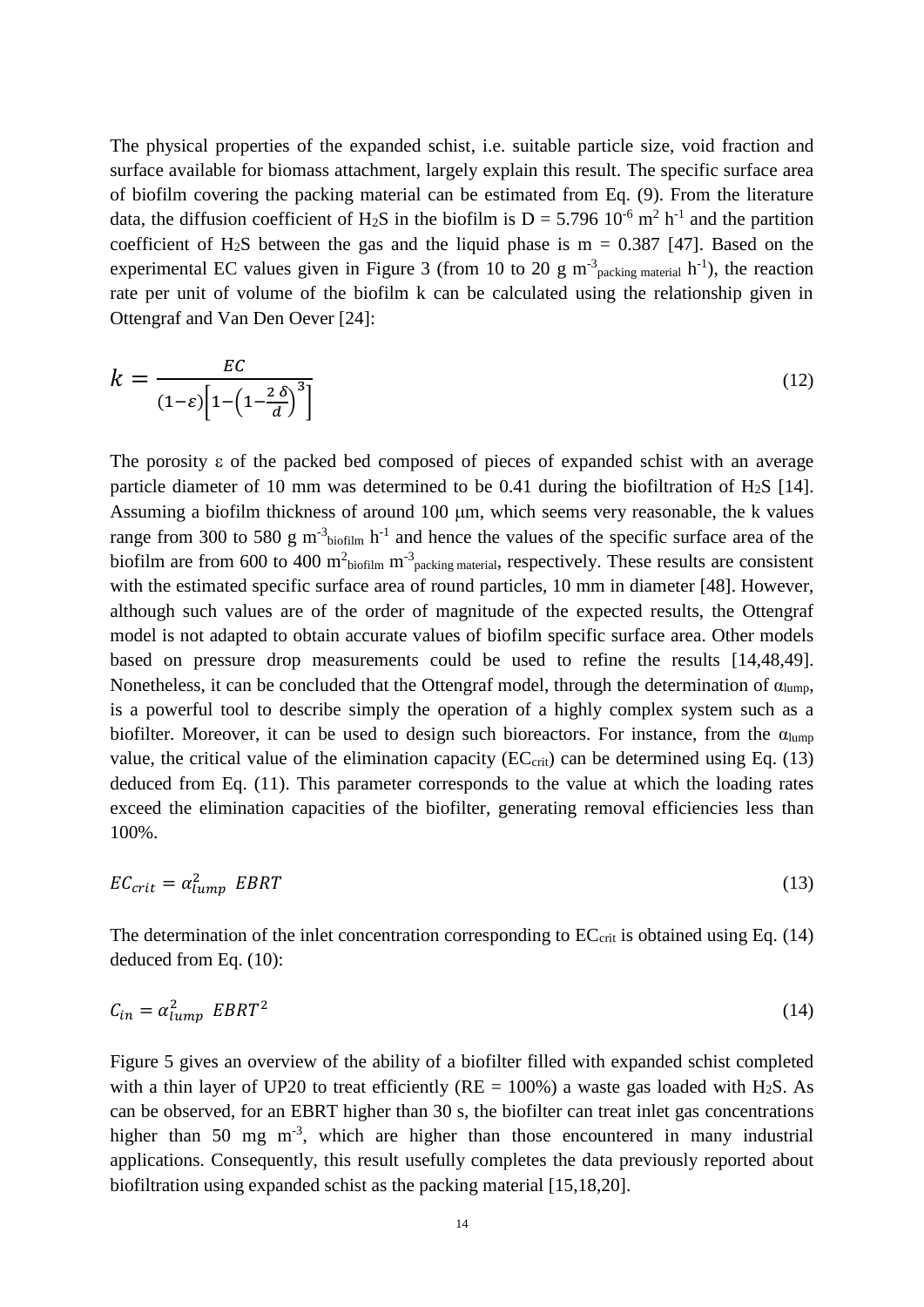

**Fig.** 5. Determination of the critical value of the elimination capacity ( $EC_{\text{crit}}$ ) according to EBRT for a biofilter filled with expanded schist completed with a thin layer of UP20. Determination of the corresponding inlet gas concentration  $(H_2S)$ .

#### **5. Conclusion**

The biological removal of  $H_2S$  in waste gas at a constant concentration (100 ppmv) was carried out using a biofilter packed with expanded schist and topped with a layer of a synthetic nutritional material (UP20). The effect of EBRT on the removal efficiencies of hydrogen sulfide was underlined. At  $EBRT > 51$  s,  $H_2S$  was totally removed, whereas when the EBRT decreased, the removal efficiency decreased. From the EBRT results, the Ottengraf model equations were used to evaluate the performance of a biofilter. The parameter  $\alpha_{\text{lump}}$ deduced from the Ottengraf model was used to compare the performance of expanded schist coupled with UP20 with that of other materials reported in the literature. In this study, the value of  $\alpha_{\text{lump}}$  for expanded schist coupled with UP20 was found to be 26.4  $g^{1/2}$  m<sup>-3/2</sup> h<sup>-1</sup>. This value, which enables the performance of the biofilter as a whole to be characterized whatever its composition (mixture or layers of different packing materials) and whatever the EBRT, is higher than those obtained for other packing materials (natural or synthetic) reported in the literature. Finally, the  $\alpha$ <sub>lump</sub> parameter, determined from Eq. (11) using EC and LR in (g m<sup>-</sup>  $3$ <sub>packing material</sub> h<sup>-1</sup>) and EBRT in (h), appears to be a powerful tool to compare unambiguously the packing materials used in biofiltration.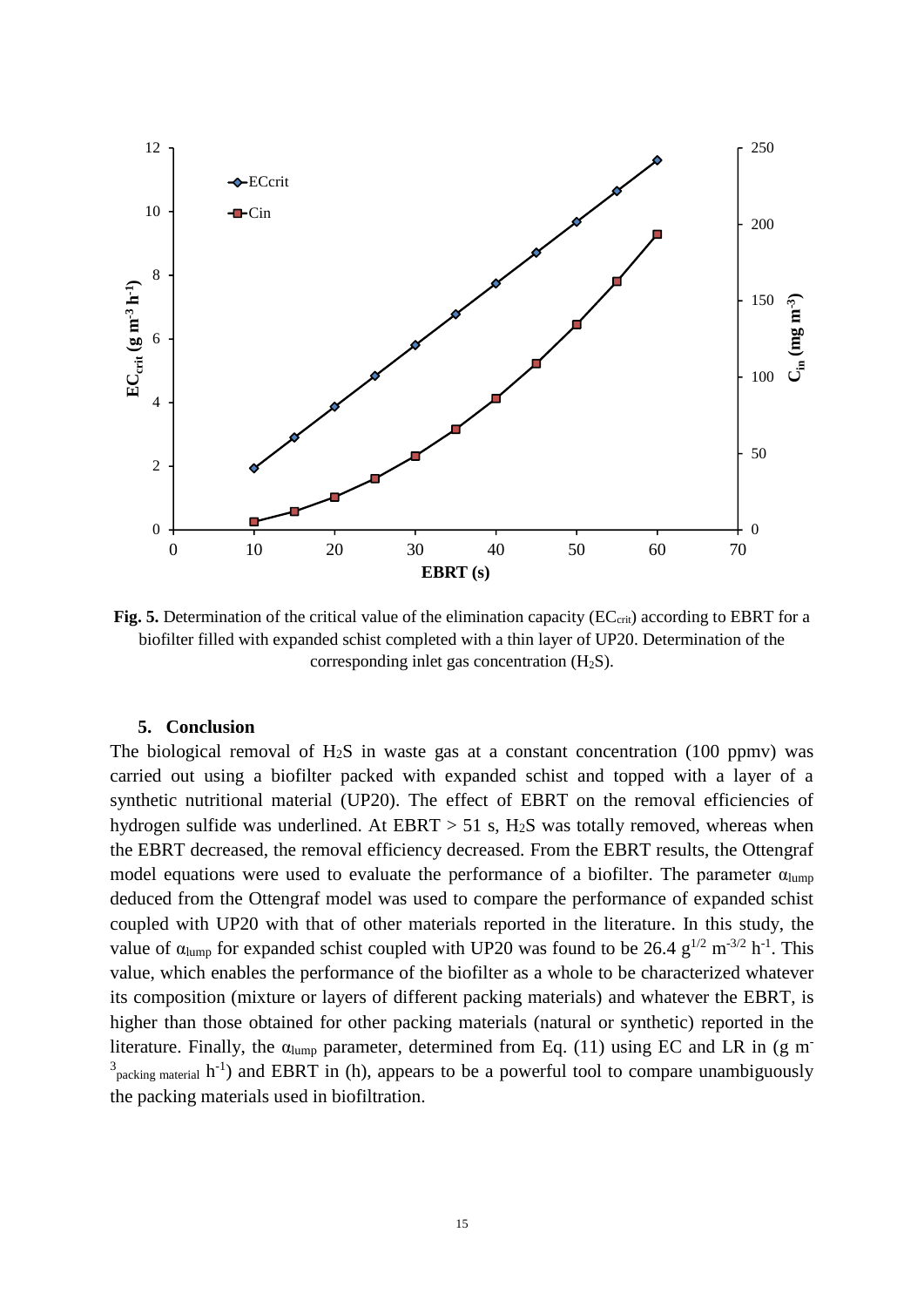## **References**

- [1] R. Asano, K. Hirooka, Y. Nakai, Middle-thermophilic sulfur-oxidizing bacteria Thiomonas sp. RAN5 strain for hydrogen sulfide removal, J Air Waste Manag Assoc. 62 (2012) 38–43.
- [2] E.Y. Lee, K.-S. Cho, H.W. Ryu, Characterization of sulfur oxidation by an autotrophic sulfur oxidizer, Thiobacillus sp. ASWW-2, Biotechnol. Bioprocess Eng. 5 (2000) 48–52. doi:10.1007/BF02932353.
- [3] P. Oyarzún, F. Arancibia, C. Canales, G.E. Aroca, Biofiltration of high concentration of hydrogen sulphide using Thiobacillus thioparus, Process Biochemistry. 39 (2003) 165– 170. doi:10.1016/S0032-9592(03)00050-5.
- [4] M. Syed, G. Soreanu, P. Falletta, P. Béland, Removal of Hydrogen sulfide from gas streams using biological processes – A review, in: Canadian Biosystems Engineering, 2006: pp. 2.1–2.14.
- [5] Y. Andres, E. Dumont, C. Gerente, Characterization techniques of packing material colonization in gas biofiltration processes, Can. J. Civ. Eng. 36 (2009) 1895–1902. doi:10.1139/L09-143.
- [6] M. Ben Jaber, B. Anet, A. Amrane, C. Couriol, T. Lendormi, P.L. Cloirec, et al., Impact of nutrients supply and pH changes on the elimination of hydrogen sulfide, dimethyl disulfide and ethanethiol by biofiltration, Chemical Engineering Journal. 258 (2014) 420–426. doi:10.1016/j.cej.2014.07.085.
- [7] J.L.R.P. Filho, L.T. Sader, M.H.R.Z. Damianovic, E. Foresti, E.L. Silva, Performance evaluation of packing materials in the removal of hydrogen sulphide in gas-phase biofilters: Polyurethane foam, sugarcane bagasse, and coconut fibre, Chemical Engineering Journal. 158 (2010) 441–450. doi:10.1016/j.cej.2010.01.014.
- [8] Y. Yang, E.R. Allen, Biofiltration Control of Hydrogen Sulfide 1. Design and Operational Parameters, Air & Waste. 44 (1994) 863–868. doi:10.1080/1073161X.1994.10467287.
- [9] Y. Yang, E.R. Allen, Biofiltration Control of Hydrogen Sulfide 2. Kinetics, Biofilter Performance, and Maintenance, Air & Waste. 44 (1994) 1315–1321. doi:10.1080/10473289.1994.10467328.
- [10] Y. Andres, E. Dumont, P.L. Cloirec, E. Ramirez-Lopez, Wood Bark as Packing Material in a Biofilter used for Air Treatment, Environmental Technology. 27 (2006) 1297–1301. doi:10.1080/09593332708618747.
- [11] C. Rattanapan, D. Kantachote, R. Yan, P. Boonsawang, Hydrogen sulfide removal using granular activated carbon biofiltration inoculated with Alcaligenes faecalis T307 isolated from concentrated latex wastewater, International Biodeterioration & Biodegradation. 64 (2010) 383–387. doi:10.1016/j.ibiod.2010.04.005.
- [12] H. Duan, L.C.C. Koe, R. Yan, X. Chen, Biological treatment of H2S using pellet activated carbon as a carrier of microorganisms in a biofilter, Water Research. 40 (2006) 2629–2636. doi:10.1016/j.watres.2006.05.021.
- [13] M. Ramírez, F. Almenglo, J.M. Gómez, D. Cantero, Pilot-scale biotrickling filter for hydrogen sulfide removal from biogas under continuous discharge flow, New Biotechnology. 31, Supplement (2014) S118–S119. doi:10.1016/j.nbt.2014.05.1900.
- [14] E. Dumont, L.M. Ayala Guzman, M.S. Rodríguez Susa, Y. Andrès, H2S biofiltration using expanded schist as packing material: performance evaluation and packed-bed tortuosity assessment, J. Chem. Technol. Biotechnol. 87 (2012) 725–731. doi:10.1002/jctb.3713.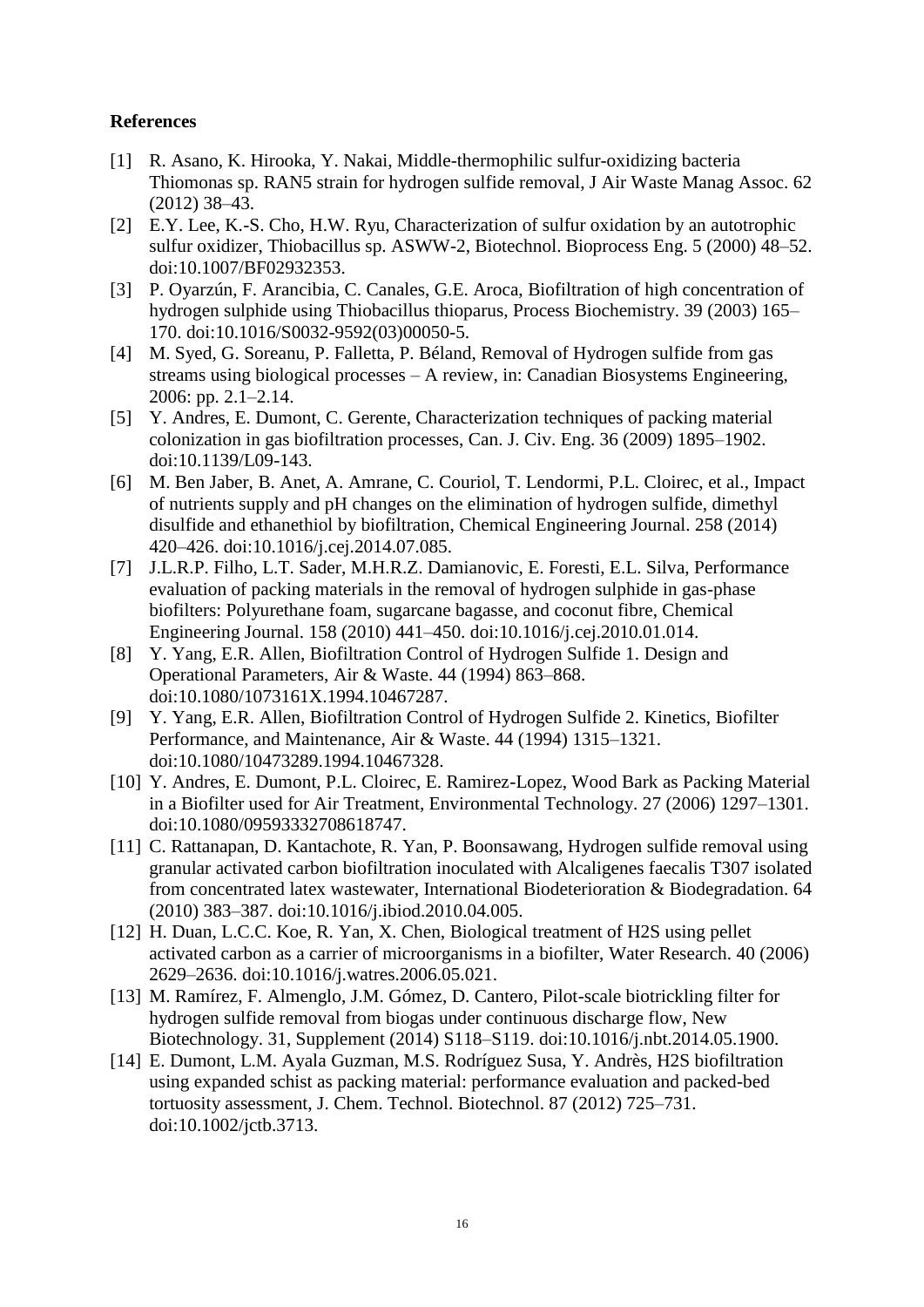- [15] A.C. Romero Hernandez, M.S. Rodríguez Susa, Y. Andrès, E. Dumont, Steady- and transient-state H2S biofiltration using expanded schist as packing material, New Biotechnology. 30 (2013) 210–218. doi:10.1016/j.nbt.2012.07.003.
- [16] Z. Shareefdeen, B. Herner, D. Webb, S. Wilson, Hydrogen sulfide (H2S) removal in synthetic media biofilters, Environ. Prog. 22 (2003) 207–213. doi:10.1002/ep.670220319.
- [17] Z. Shareefdeen, Hydrogen sulfide (H2S) removal using schist packings in industrial biofilter applications, Korean J. Chem. Eng. 32 (2015) 15–19. doi:10.1007/s11814-014- 0349-z.
- [18] A. Courtois, Y. Andrès, É. Dumont, H2S biofiltration using expanded schist as packing material: influence of packed bed configurations at constant EBRT, J. Chem. Technol. Biotechnol. 90 (2015) 50–56. doi:10.1002/jctb.4456.
- [19] E. Dumont, Y. Andrès, P. Le Cloirec, F. Gaudin, Evaluation of a new packing material for H2S removed by biofiltration, Biochemical Engineering Journal. 42 (2008) 120–127. doi:10.1016/j.bej.2008.06.012.
- [20] M. Ben Jaber, A. Couvert, A. Amrane, F. Rouxel, P. Le Cloirec, E. Dumont, Biofiltration of high concentration of H2S in waste air under extreme acidic conditions, New Biotechnology. 33 (2016) 136–143. doi:10.1016/j.nbt.2015.09.008.
- [21] E. Dumont, Y. Andrès, Evaluation of innovative packing materials for the biodegradation of H2S: a comparative study, J. Chem. Technol. Biotechnol. 85 (2010) 429–434. doi:10.1002/jctb.2334.
- [22] J.S. Devinny, M.A. Deshusses, T.S. Webster, Biofiltration for Air Pollution Control, CRC Press, 1999.
- [23] M.A. Deshusses, Z. Shareefdeen, Modeling of biofilters and biotrickling filters for odor and VOC control applications, in: Biotechnology for Odor and Air Pollution Control, Shareefdeen/Singh (Eds.), Springer Science & Business Media, 2005: pp. 213–231.
- [24] S.P.P. Ottengraf, A.H.C. Van Den Oever, Kinetics of organic compound removal from waste gases with a biological filter, Biotechnol. Bioeng. 25 (1983) 3089–3102. doi:10.1002/bit.260251222.
- [25] M.A. Deshusses, P.D.G. Hamer, The removal of volatile ketone mixtures from air in biofilters, Bioprocess Engineering. 9 (1993) 141–146. doi:10.1007/BF00389921.
- [26] G. Leson, A.M. Winer, Biofiltration: An Innovative Air Pollution Control Technology For VOC Emissions, Journal of the Air & Waste Management Association. 41 (1991) 1045–1054. doi:10.1080/10473289.1991.10466898.
- [27] W. Limpaseni, N. Rattanamuk, Removal of hydrogen sulfide using upflow and downflow biofilters, Universidade da Coruña, 2007. http://ruc.udc.es/dspace/handle/2183/12819 (accessed January 10, 2016).
- [28] I. Omri, H. Bouallagui, F. Aouidi, J.-J. Godon, M. Hamdi, H2S gas biological removal efficiency and bacterial community diversity in biofilter treating wastewater odor, Bioresource Technology. 102 (2011) 10202–10209. doi:10.1016/j.biortech.2011.05.094.
- [29] T. Hartikainen, P.J. Martikainen, M. Olkkonen, J. Ruuskanen, Peat Biofilters in Long-Term Experiments for Removing Odorous Sulphur Compounds, Water, Air, & Soil Pollution. 133 (2002) 335–348. doi:10.1023/A:1012966705004.
- [30] Y.-L. Ma, B.-L. Yang, J.-L. Zhao, Removal of H2S by Thiobacillus denitrificans immobilized on different matrices, Bioresource Technology. 97 (2006) 2041–2046. doi:10.1016/j.biortech.2005.09.023.
- [31] A. Barona, A. Elías, R. Arias, I. Cano, R. González, Biofilter response to gradual and sudden variations in operating conditions, Biochemical Engineering Journal. 22 (2004) 25–31. doi:10.1016/j.bej.2004.07.006.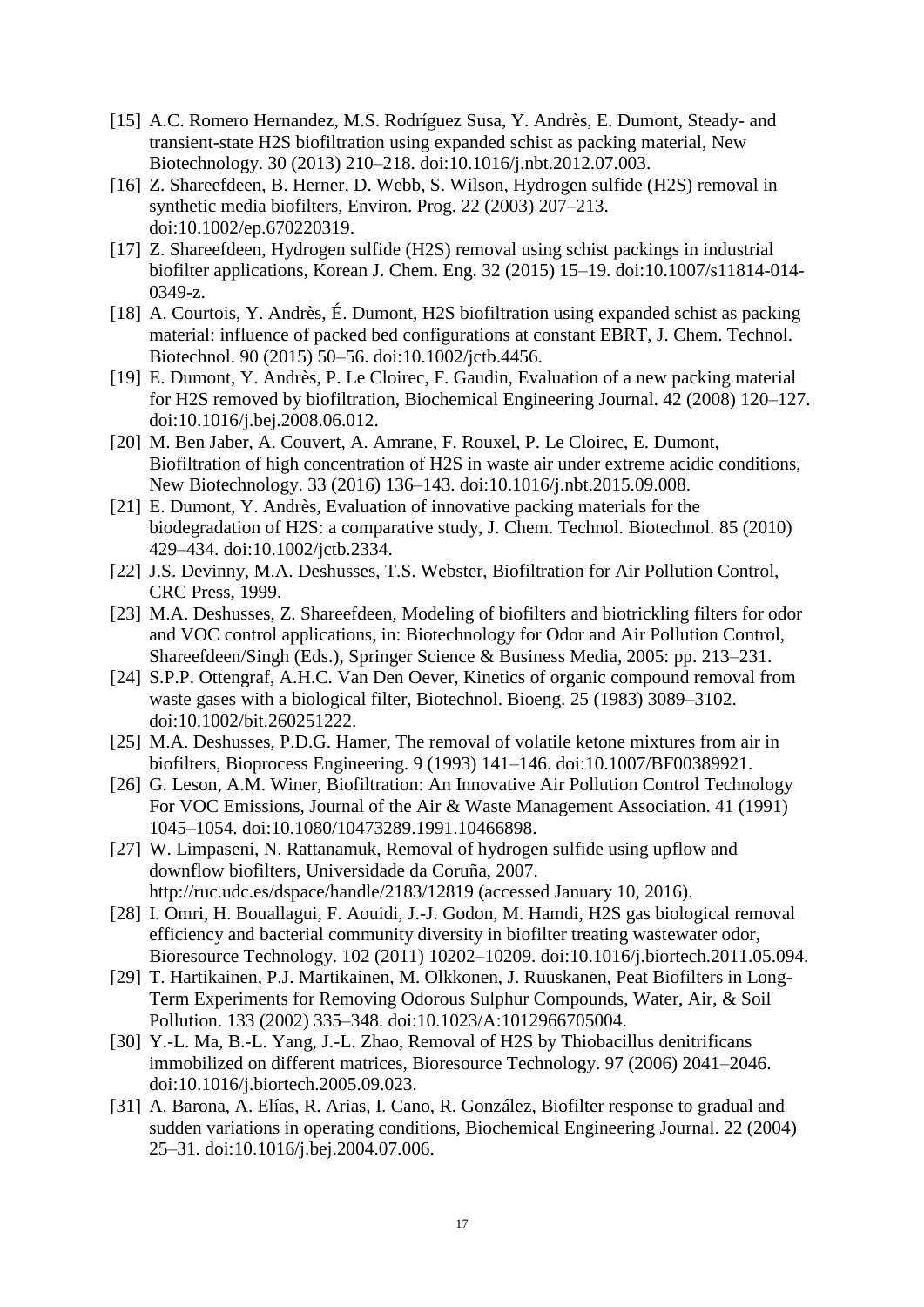- [32] A. Elias, A. Barona, A. Arreguy, J. Rios, I. Aranguiz, J. Peñas, Evaluation of a packing material for the biodegradation of H2S and product analysis, Process Biochemistry. 37 (2002) 813–820. doi:10.1016/S0032-9592(01)00287-4.
- [33] H. Duan, L.C.C. Koe, R. Yan, X. Chen, Biological treatment of H2S using pellet activated carbon as a carrier of microorganisms in a biofilter, Water Research. 40 (2006) 2629–2636. doi:10.1016/j.watres.2006.05.021.
- [34] C. Rattanapan, P. Boonsawang, D. Kantachote, Removal of H2S in down-flow GAC biofiltration using sulfide oxidizing bacteria from concentrated latex wastewater, Bioresource Technology. 100 (2009) 125–130. doi:10.1016/j.biortech.2008.05.049.
- [35] X. Jiang, R. Yan, J.H. Tay, Reusing H2S-exhausted carbon as packing material for odor biofiltration, Chemosphere. 73 (2008) 698–704. doi:10.1016/j.chemosphere.2008.07.004.
- [36] Z.M. Shareefdeen, Development of a biofilter media for removal of hydrogen sulphide, Global Nest Journal. 11 (2009) 218–222.
- [37] E.Y. Lee, N.Y. Lee, K.-S. Cho, H.W. Ryu, Removal of hydrogen sulfide by sulfateresistant Acidithiobacillus thiooxidans AZ11, Journal of Bioscience and Bioengineering. 101 (2006) 309–314. doi:10.1263/jbb.101.309.
- [38] S.M. Mehdinia, P.A. Latif, H. Taghipour, A comparative evaluation of dried activated sludge and mixed dried activated sludge with rice husk silica to remove hydrogen sulfide, Iranian J Environ Health Sci Eng. 10 (2013) 22. doi:10.1186/1735-2746-10-22.
- [39] H.-W. Ryu, S.-K. Yoo, J.M. Choi, K.-S. Cho, D.K. Cha, Thermophilic biofiltration of H2S and isolation of a thermophilic and heterotrophic H2S-degrading bacterium, Bacillus sp. TSO3, Journal of Hazardous Materials. 168 (2009) 501–506. doi:10.1016/j.jhazmat.2009.02.046.
- [40] J.H. Kim, E.R. Rene, H.S. Park, Biological oxidation of hydrogen sulfide under steady and transient state conditions in an immobilized cell biofilter, Bioresource Technology. 99 (2008) 583–588. doi:10.1016/j.biortech.2006.12.028.
- [41] P.A. Jennings, V.L. Snoeyink, E.S.K. Chian, Theoretical model for a submerged biological filter, Biotechnol. Bioeng. 18 (1976) 1249–1273. doi:10.1002/bit.260180906.
- [42] Z.M. Shareefdeen, A biofilter design tool for hydrogen sulfide removal calculations, Clean Techn Environ Policy. 14 (2012) 543–549. doi:10.1007/s10098-011-0414-9.
- [43] E. Dumont, F.D.S. Cabral, P. Le Cloirec, Y. Andrès, Biofiltration using peat and a nutritional synthetic packing material: influence of the packing configuration on H2S removal, Environmental Technology. 34 (2013) 1123–1129. doi:10.1080/09593330.2012.736691.
- [44] F. Gaudin, Y. Andres, P. Le Cloirec, Packing material formulation for odorous emission biofiltration, Chemosphere. 70 (2008) 958–966. doi:10.1016/j.chemosphere.2007.08.014.
- [45] Y.-C. Chung, C. Huang, Operation optimization of Thiobacillus thioparus CH11 biofilter for hydrogen sulfide removal, Journal of Biotechnology. 52 (1996) 31–38. doi:10.1016/S0168-1656(96)01622-7.
- [46] B. Anet, C. Couriol, T. Lendormi, A. Amrane, P.L. Cloirec, G. Cogny, et al., Characterization and Selection of Packing Materials for Biofiltration of Rendering Odorous Emissions, Water Air Soil Pollut. 224 (2013) 1–13. doi:10.1007/s11270-013- 1622-1.
- [47] S. Kim, M.A. Deshusses, Development and experimental validation of a conceptual model for biotrickling filtration of H2S, Environ. Prog. 22 (2003) 119–128. doi:10.1002/ep.670220214.
- [48] C. Alonso, M.T. Suidan, G.A. Sorial, F.L. Smith, P. Biswas, P.J. Smith, et al., Gas treatment in trickle-bed biofilters: Biomass, how much is enough?, Biotechnol. Bioeng.